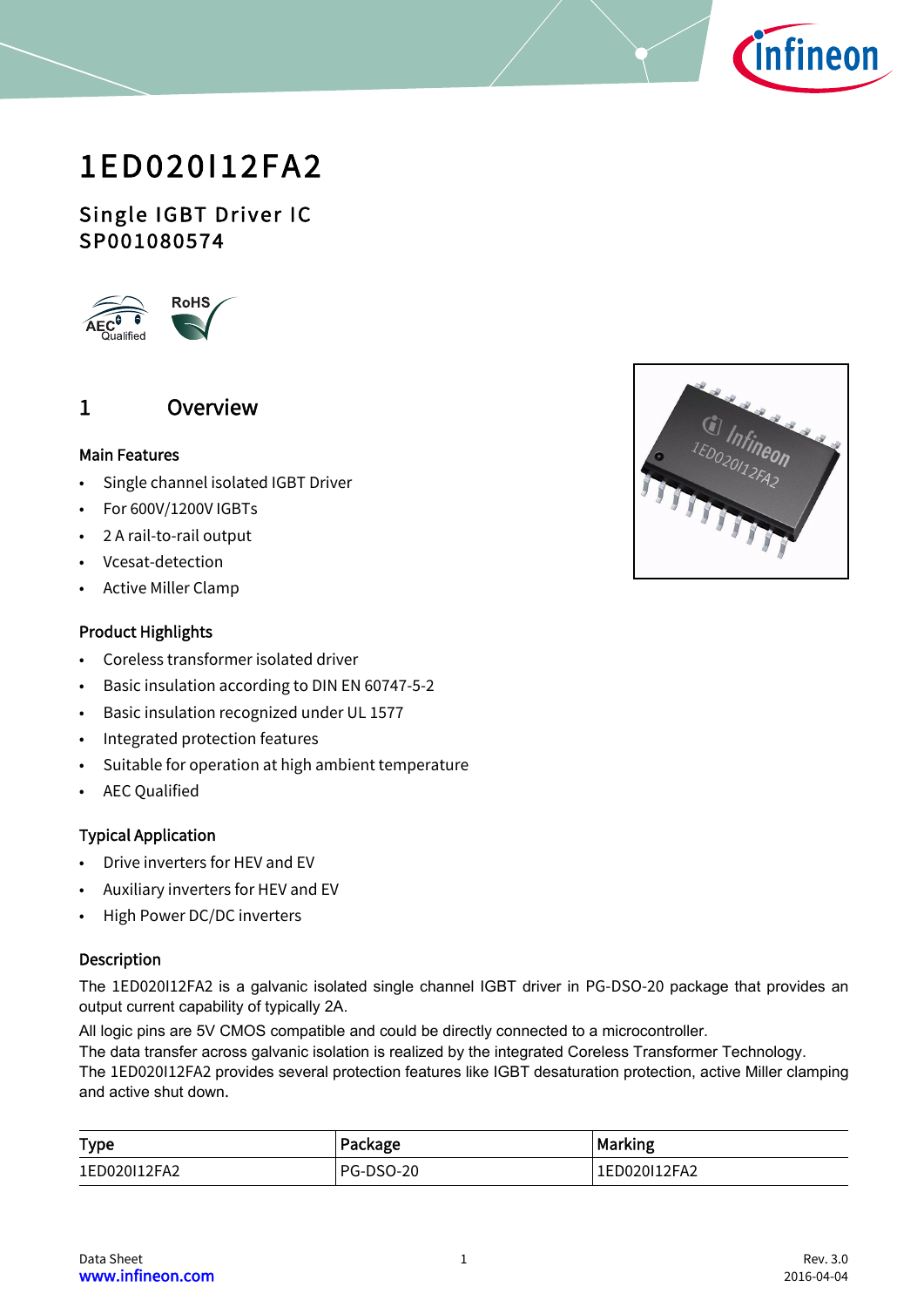

# <span id="page-1-0"></span>**Table of Contents**

| 1          |                                                                                                                                                                                                                                |  |
|------------|--------------------------------------------------------------------------------------------------------------------------------------------------------------------------------------------------------------------------------|--|
|            |                                                                                                                                                                                                                                |  |
|            |                                                                                                                                                                                                                                |  |
|            |                                                                                                                                                                                                                                |  |
| 2          |                                                                                                                                                                                                                                |  |
| 3          |                                                                                                                                                                                                                                |  |
| 3.1<br>3.2 | Pin Configuration (a) and the contract of the contract of the contract of the configuration (contract of the c                                                                                                                 |  |
| 4          |                                                                                                                                                                                                                                |  |
| 4.1        |                                                                                                                                                                                                                                |  |
| 4.2        |                                                                                                                                                                                                                                |  |
| 4.3        |                                                                                                                                                                                                                                |  |
| 4.3.1      |                                                                                                                                                                                                                                |  |
| 4.3.2      |                                                                                                                                                                                                                                |  |
| 4.3.3      |                                                                                                                                                                                                                                |  |
| 4.3.4      |                                                                                                                                                                                                                                |  |
| 4.4        |                                                                                                                                                                                                                                |  |
| 4.5        |                                                                                                                                                                                                                                |  |
| 4.6        | External Protection Features (and according to the control of the control of the fitting of the control of the                                                                                                                 |  |
| 4.6.1      |                                                                                                                                                                                                                                |  |
| 4.6.2      |                                                                                                                                                                                                                                |  |
| 4.6.3      |                                                                                                                                                                                                                                |  |
| 4.7        |                                                                                                                                                                                                                                |  |
| 5          |                                                                                                                                                                                                                                |  |
| 5.1        | Absolute Maximum Ratings (and according to the control of the control of the control of the control of the control of the control of the control of the control of the control of the control of the control of the control of |  |
| 5.2        |                                                                                                                                                                                                                                |  |
| 5.3        |                                                                                                                                                                                                                                |  |
| 5.4        |                                                                                                                                                                                                                                |  |
| 5.4.1      |                                                                                                                                                                                                                                |  |
| 5.4.2      |                                                                                                                                                                                                                                |  |
| 5.4.3      |                                                                                                                                                                                                                                |  |
| 5.4.4      |                                                                                                                                                                                                                                |  |
| 5.4.5      |                                                                                                                                                                                                                                |  |
| 5.4.6      |                                                                                                                                                                                                                                |  |
| 5.4.7      |                                                                                                                                                                                                                                |  |
| 5.4.8      | Active Shut Down (all activities in the contract of the contract of the contract of the contract of the contract of the contract of the contract of the contract of the contract of the contract of the contract of the contra |  |
| 6          |                                                                                                                                                                                                                                |  |
| 6.1        | Certified according to DIN EN 60747-5-2 (VDE 0884 Teil 2): 2003-01. Basic Insulation 21                                                                                                                                        |  |
| 6.2        |                                                                                                                                                                                                                                |  |
| 6.3        |                                                                                                                                                                                                                                |  |
| 7          |                                                                                                                                                                                                                                |  |
| 8          |                                                                                                                                                                                                                                |  |
| 9          |                                                                                                                                                                                                                                |  |
| 9.1        |                                                                                                                                                                                                                                |  |
| 9.2        |                                                                                                                                                                                                                                |  |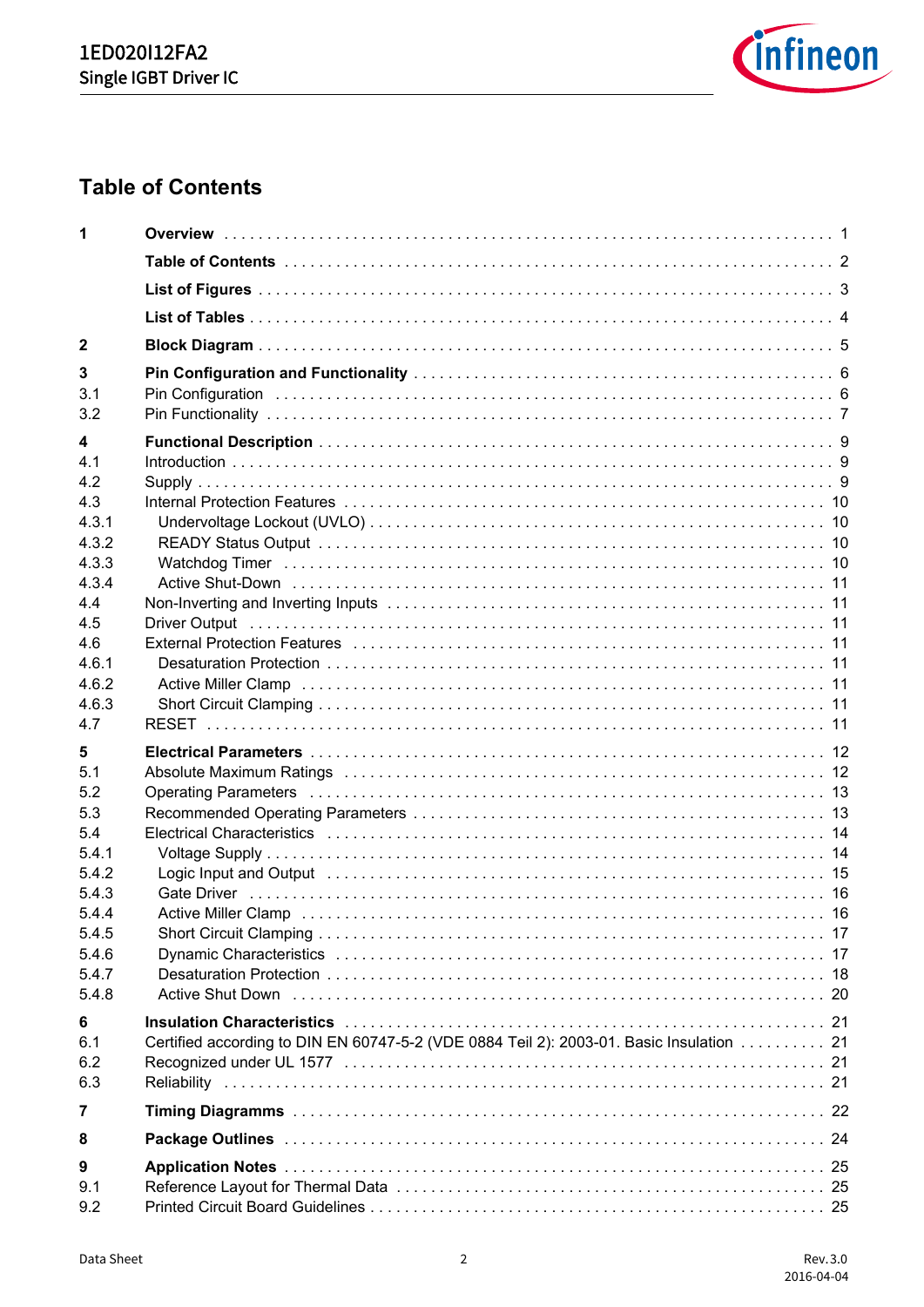

# <span id="page-2-0"></span>**List of Figures**

| Figure 1  |  |
|-----------|--|
| Figure 2  |  |
| Figure 3  |  |
| Figure 4  |  |
| Figure 5  |  |
| Figure 6  |  |
| Figure 7  |  |
| Figure 8  |  |
| Figure 9  |  |
| Figure 10 |  |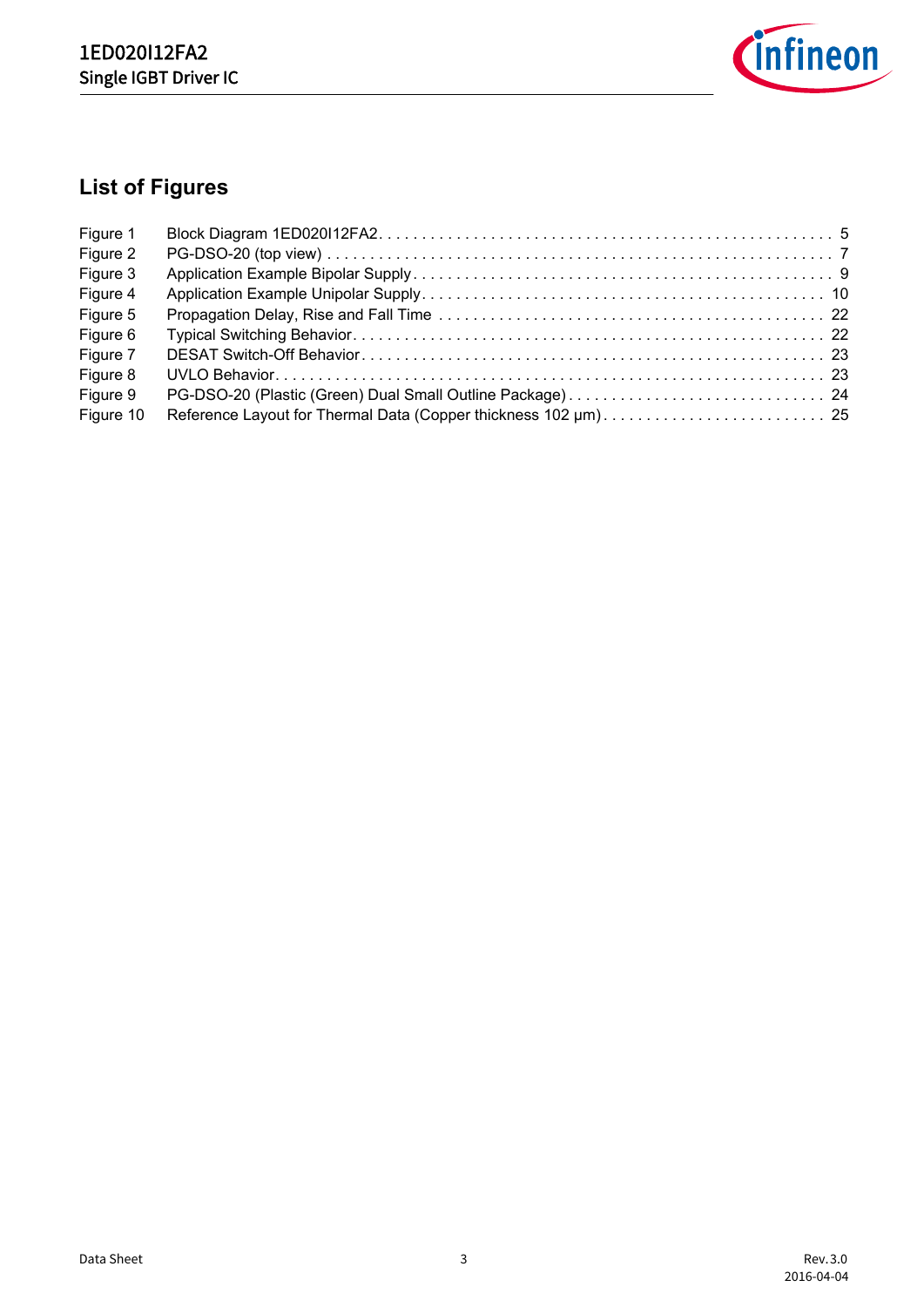

# <span id="page-3-0"></span>**List of Tables**

| Table 1  |                                                                                                                                                                                                                                |  |
|----------|--------------------------------------------------------------------------------------------------------------------------------------------------------------------------------------------------------------------------------|--|
| Table 2  |                                                                                                                                                                                                                                |  |
| Table 3  |                                                                                                                                                                                                                                |  |
| Table 4  |                                                                                                                                                                                                                                |  |
| Table 5  |                                                                                                                                                                                                                                |  |
| Table 6  | Logic Input and Output (and according to the contract of the contract of the contract of the contract of the c                                                                                                                 |  |
| Table 7  |                                                                                                                                                                                                                                |  |
| Table 8  |                                                                                                                                                                                                                                |  |
| Table 9  |                                                                                                                                                                                                                                |  |
| Table 10 |                                                                                                                                                                                                                                |  |
| Table 11 |                                                                                                                                                                                                                                |  |
| Table 12 | Active Shut Down (and the contract of the contract of the contract of the contract of the contract of the contract of the contract of the contract of the contract of the contract of the contract of the contract of the cont |  |
| Table 13 |                                                                                                                                                                                                                                |  |
| Table 14 |                                                                                                                                                                                                                                |  |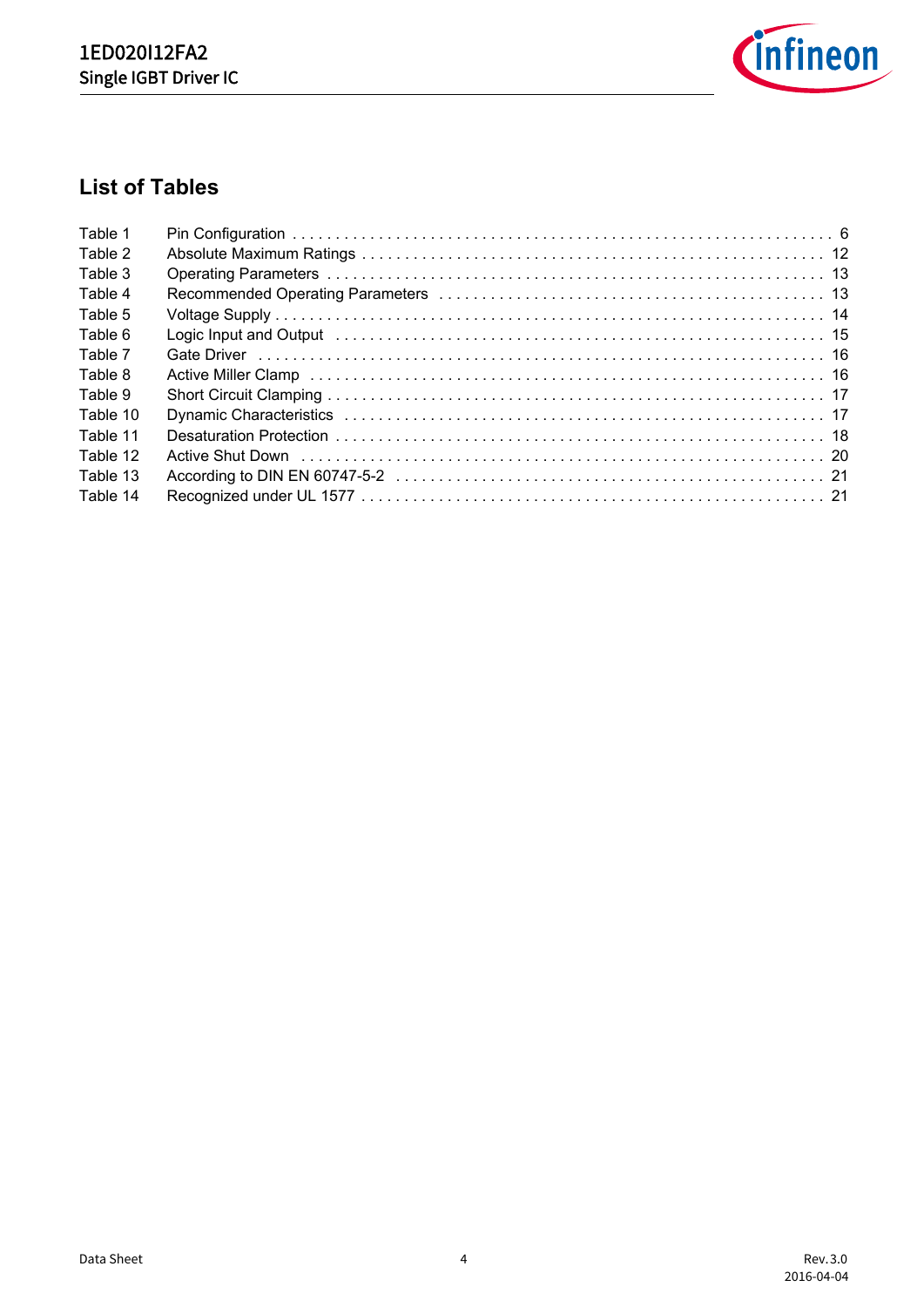

Block Diagram

# <span id="page-4-0"></span>2 Block Diagram



<span id="page-4-2"></span><span id="page-4-1"></span>Figure 1 Block Diagram 1ED020112FA2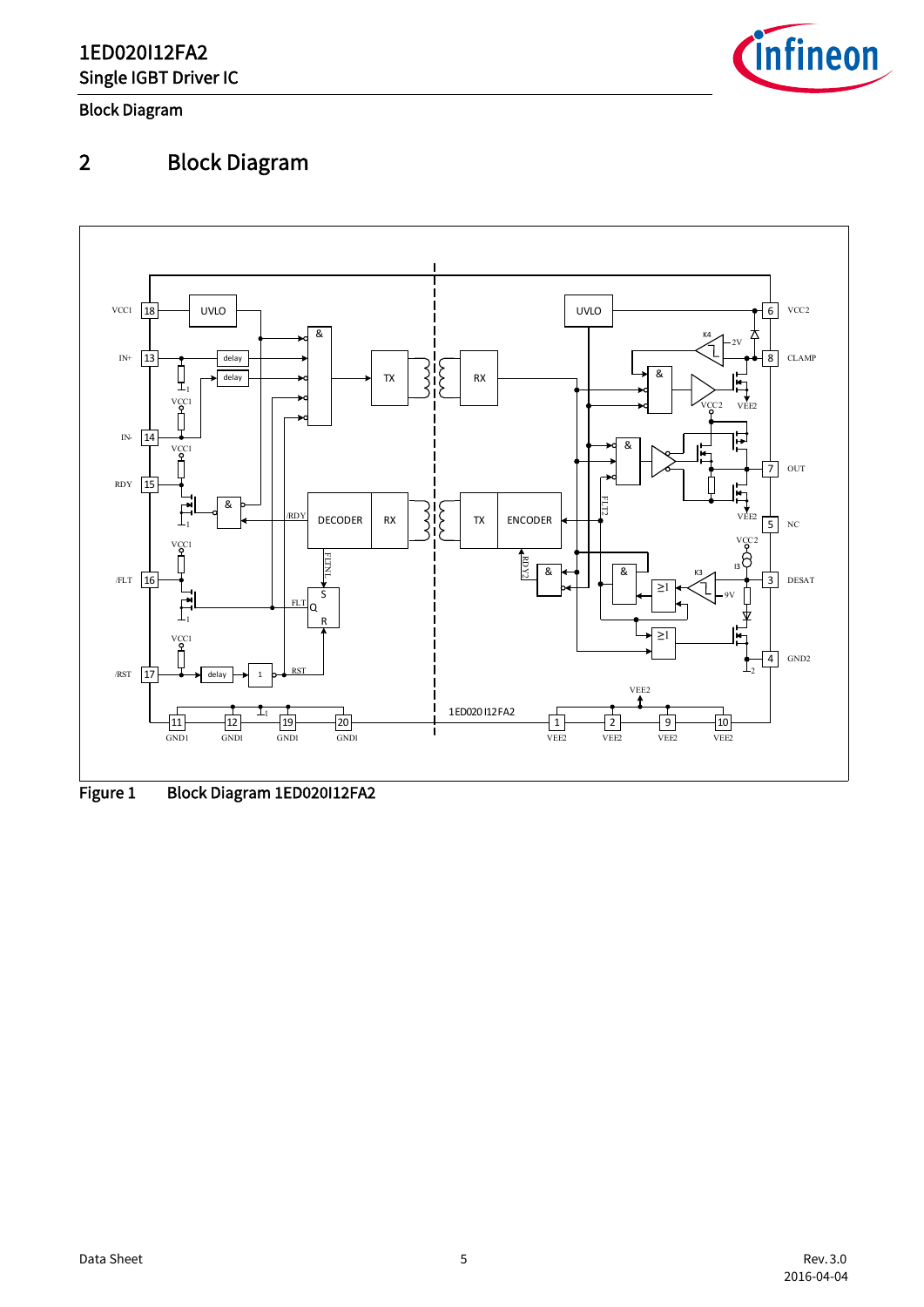

Pin Configuration and Functionality

# <span id="page-5-0"></span>3 Pin Configuration and Functionality

## <span id="page-5-1"></span>3.1 Pin Configuration

### <span id="page-5-2"></span>Table 1 Pin Configuration

| Pin No. | Name             | <b>Function</b>                   |
|---------|------------------|-----------------------------------|
| 1       | VEE <sub>2</sub> | Negative power supply output side |
| 2       | VEE <sub>2</sub> | Negative power supply output side |
| 3       | <b>DESAT</b>     | Desaturation protection           |
| 4       | GND <sub>2</sub> | Signal ground output side         |
| 5       | <b>NC</b>        | Not connected                     |
| 6       | VCC <sub>2</sub> | Positive power supply output side |
| 7       | <b>OUT</b>       | Driver output                     |
| 8       | <b>CLAMP</b>     | Miller clamping                   |
| 9       | VEE <sub>2</sub> | Negative power supply output side |
| 10      | VEE <sub>2</sub> | Negative power supply output side |
| 11      | GND1             | Ground input side                 |
| 12      | GND1             | Ground input side                 |
| 13      | $IN +$           | Non inverted driver input         |
| 14      | $IN -$           | Inverted driver input             |
| 15      | <b>RDY</b>       | Ready output                      |
| 16      | /FLT             | Fault output, low active          |
| 17      | /RST             | Reset input, low active           |
| 18      | VCC1             | Positive power supply input side  |
| 19      | GND1             | Ground input side                 |
| 20      | GND1             | Ground input side                 |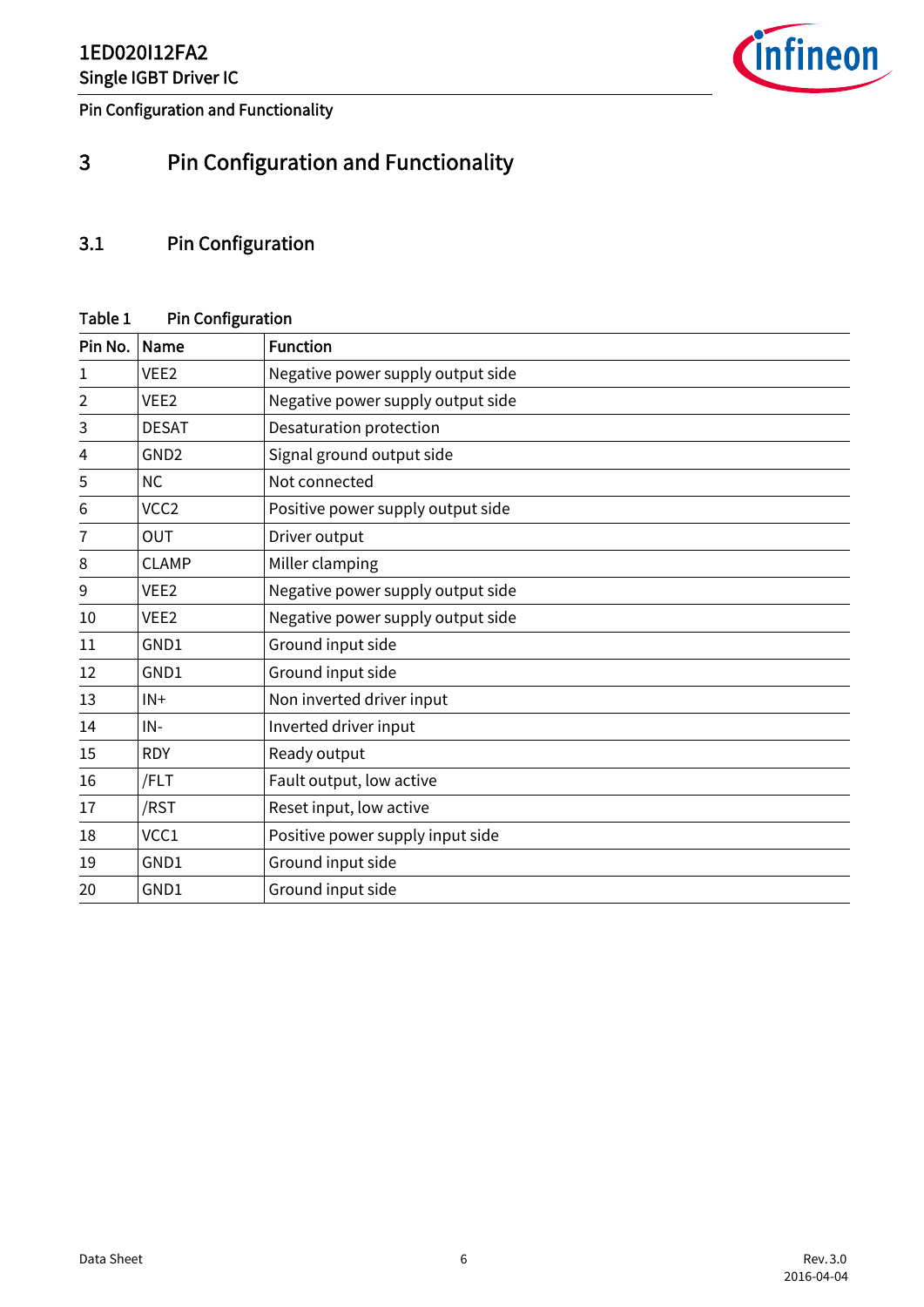#### Pin Configuration and Functionality



|                | O<br>VEE2        | GND1        | 20 |
|----------------|------------------|-------------|----|
| $\overline{2}$ | VEE <sub>2</sub> | <b>GND1</b> | 19 |
| $\overline{3}$ | <b>DESAT</b>     | VCC1        | 18 |
| $\overline{4}$ | GND <sub>2</sub> | /RST        | 17 |
| $\overline{5}$ | NC               | /FLT        | 16 |
| 6              | VCC <sub>2</sub> | <b>RDY</b>  | 15 |
| $\overline{7}$ | <b>OUT</b>       | IN-         | 14 |
| $\overline{8}$ | <b>CLAMP</b>     | $IN+$       | 13 |
| 9              | VEE2             | <b>GND1</b> | 12 |
| 10             | VEE <sub>2</sub> | <b>GND1</b> | 11 |
|                |                  |             |    |

<span id="page-6-1"></span>Figure 2 PG-DSO-20 (top view)

## <span id="page-6-0"></span>3.2 Pin Functionality

#### GND1

Ground connection of the input side.

#### IN+ Non Inverting Driver Input

IN+ control signal for the driver output if IN- is set to low. (The IGBT is on if IN+ = high and IN- = low) A minimum pulse width is defined to make the IC robust against glitches at IN+. An internal Pull-Down-Resistor ensures IGBT Off-State.

#### IN- Inverting Driver Input

IN- control signal for driver output if  $IN+$  is set to high. (IGBT is on if  $IN-$  = low and  $IN+$  = high) A minimum pulse width is defined to make the IC robust against glitches at IN-. An internal Pull-Up-Resistor ensures IGBT Off-State.

#### /RST Reset Input

Function 1: Enable/shutdown of the input chip. (The IGBT is off if /RST = low). A minimum pulse width is defined to make the IC robust against glitches at /RST.

**Function 2:** Resets the DESAT-FAULT-state of the chip if /RST is low for a time  $T_{RST}$ . An internal Pull-Up-Resistor is used to ensure /FLT status output.

#### /FLT Fault Output

Open-drain output to report a desaturation error of the IGBT (FLT is low if desaturation occurs)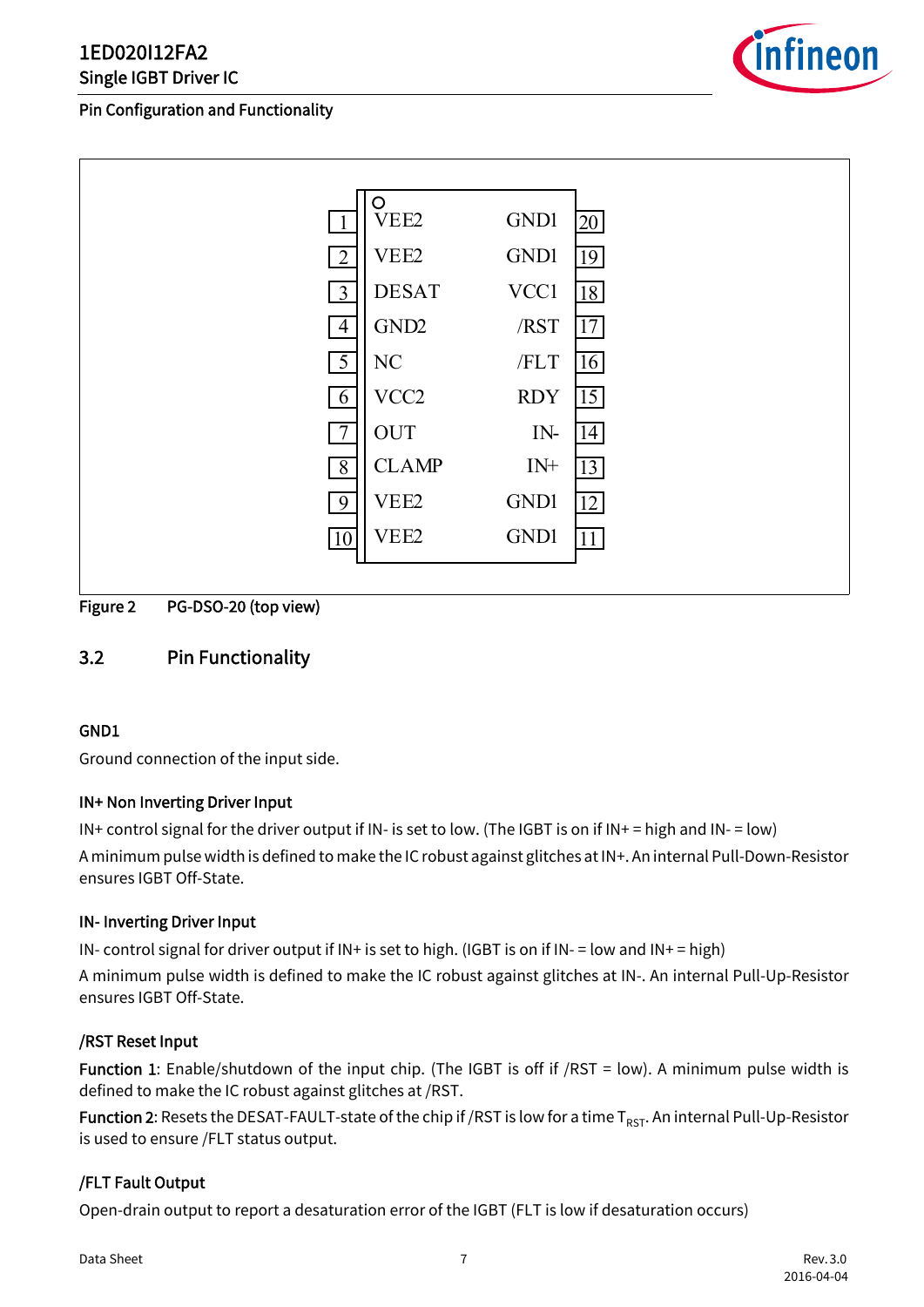



#### RDY Ready Status

Open-drain output to report the correct operation of the device (RDY = high if both chips are above the UVLO level and the internal chip transmission is faultless).

#### VCC1

5 V power supply of the input chip

#### VEE2

Negative power supply pins of the output chip. If no negative supply voltage is available, all VEE2 pins have to be connected to GND2.

#### DESAT Desaturation Detection Input

Monitoring of the IGBT saturation voltage ( $V_{CF}$ ) to detect desaturation caused by short circuits. If OUT is high,  $V_{CF}$  is above a defined value and a certain blanking time has expired, the desaturation protection is activated and the IGBT is switched off. The blanking time is adjustable by an external capacitor.

#### CLAMP Miller Clamping

Ties the gate voltage to ground after the IGBT has been switched off at a defined voltage to avoid a parasitic switch-on of the IGBT.During turn-off, the gate voltage is monitored and the clamp output is activated when the gate voltage goes below 2 V below VEE2.

#### GND2 Reference Ground

Reference ground of the output chip.

#### OUT Driver Output

Output pin to drive an IGBT. The voltage is switched between VEE2 and VCC2. In normal operating mode Vout is controlled by IN+, IN- and /RST. During error mode (UVLO, internal error or DESAT) Vout is set to VEE2 independent of the input control signals.

#### VCC2

Positive power supply pin of the output side.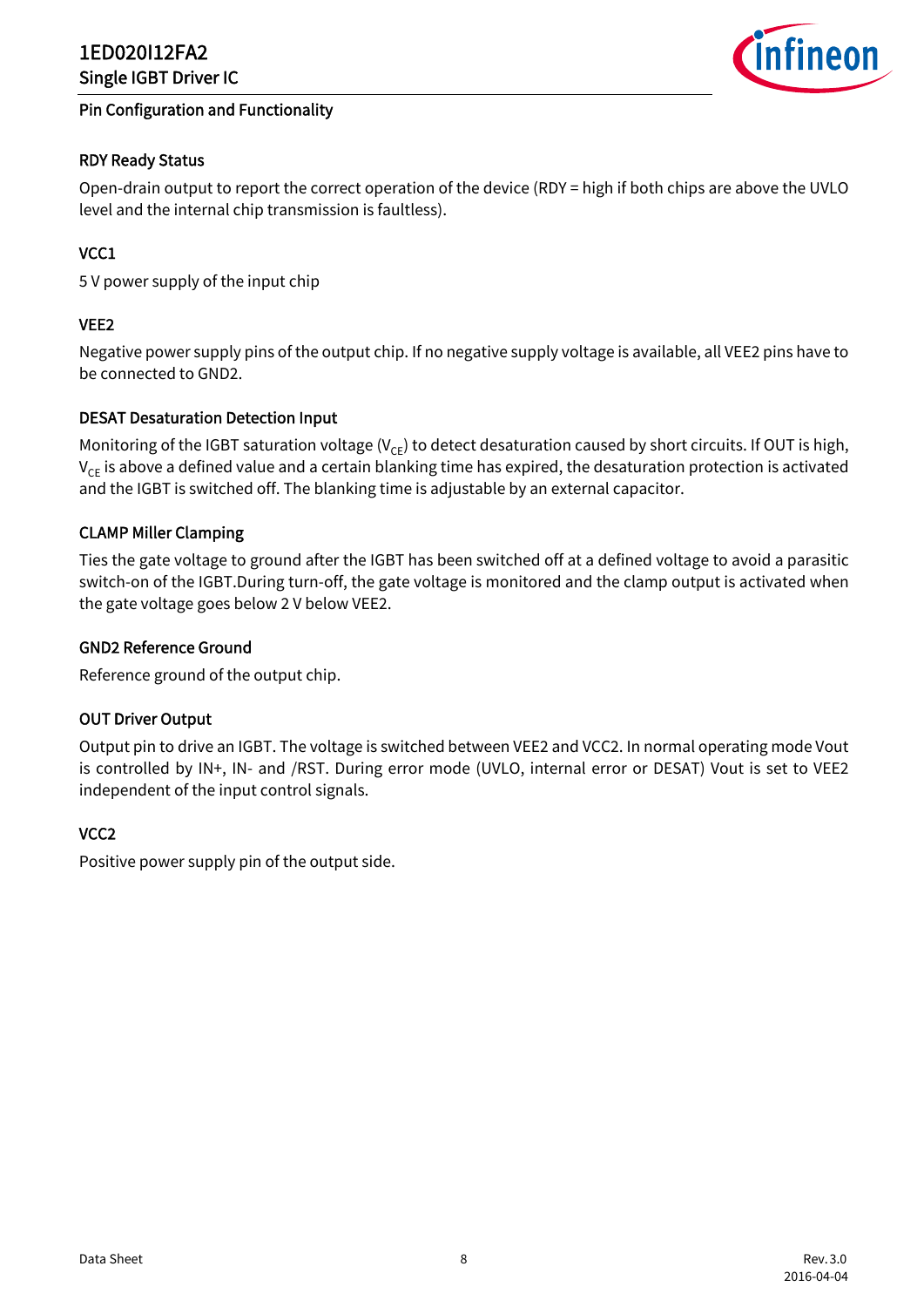Functional Description



# <span id="page-8-0"></span>4 Functional Description

## <span id="page-8-1"></span>4.1 Introduction

The 1ED020I12FA2 is an advanced IGBT gate driver that can be also used for driving power MOS devices. Control and protection functions are included to make possible the design of high reliability systems.

The device consists of two galvanic separated parts. The input chip can be directly connected to a standard 5 V DSP or microcontroller with CMOS in/output and the output chip is connected to the high voltage side.

The rail-to-rail driver output enables the user to provide easy clamping of the IGBTs gate voltage during short circuit of the IGBT. So an increase of short circuit current due to the feedback via the Miller capacitance can be avoided. Further, a rail-to-rail output reduces power dissipation.

The device also includes IGBT desaturation protection with FAULT status output.

The READY status output reports if the device is supplied and operates correctly.



<span id="page-8-3"></span>Figure 3 Application Example Bipolar Supply

#### <span id="page-8-2"></span>4.2 Supply

The driver 1ED020I12FA2 is designed to support two different supply configurations, bipolar supply and unipolar supply.

In bipolar supply the driver is typically supplied with a positive voltage of 15V at VCC2 and a negative voltage of -8V at VEE2, please refer to [Figure 3.](#page-8-3) Negative supply prevents a dynamic turn on due to the additional charge which is generated from IGBT input capacitance times negative supply voltage. If an appropriate negative supply voltage is used, connecting CLAMP to IGBT gate is redundant and therefore typically not necessary.

For unipolar supply configuration the driver is typically supplied with a positive voltage of 15V at VCC2. Erratically dynamic turn on of the IGBT could be prevented with active Miller clamp function, so CLAMP output is directly connected to IGBT gate, please refer to [Figure 4](#page-9-4).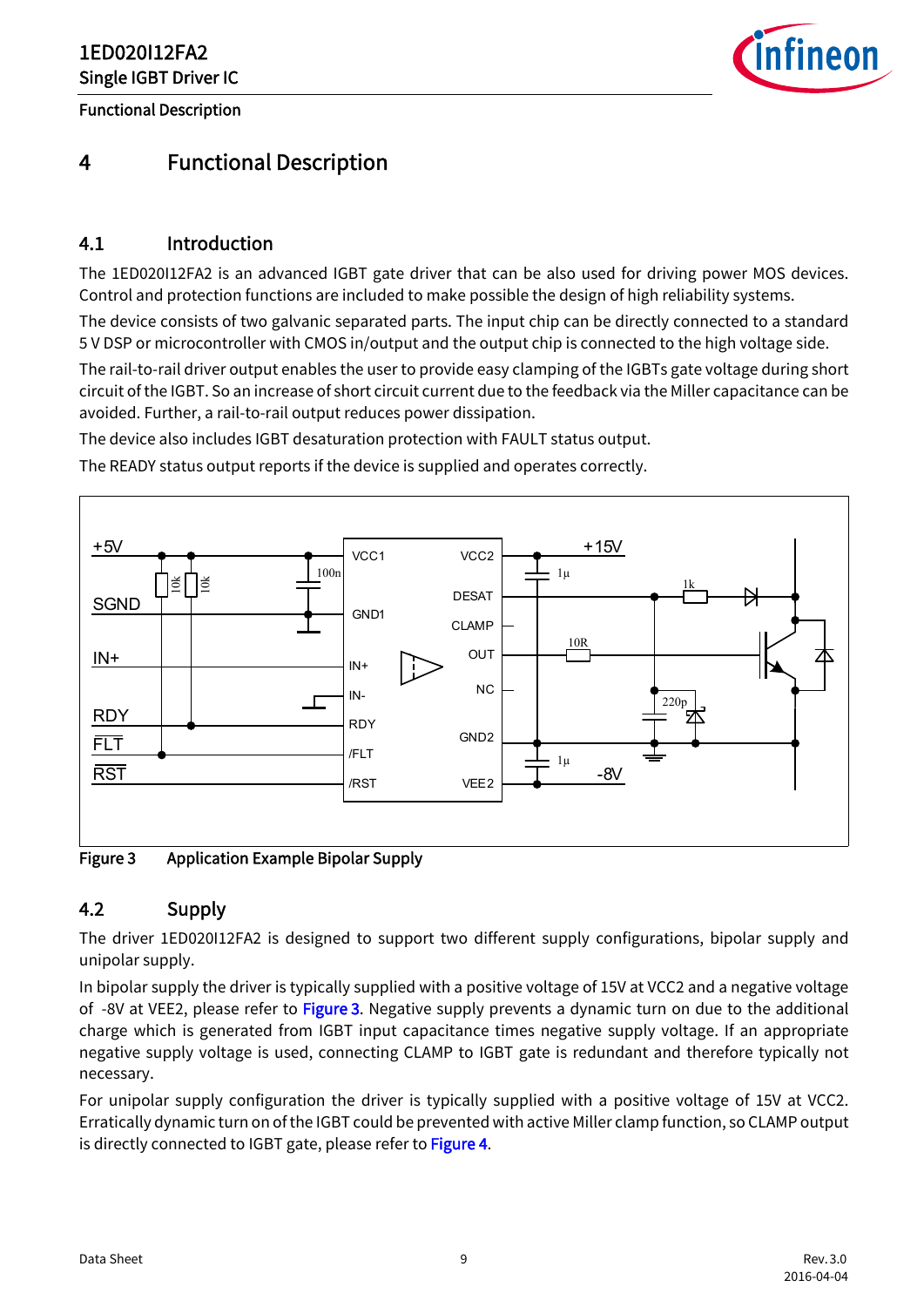

#### Functional Description



<span id="page-9-4"></span>

## <span id="page-9-0"></span>4.3 Internal Protection Features

## <span id="page-9-1"></span>4.3.1 Undervoltage Lockout (UVLO)

To ensure correct switching of IGBTs the device is equipped with an undervoltage lockout for both chips, refer to [Figure 8](#page-22-1).

If the power supply voltage V<sub>VCC1</sub> of the input chip drops below V<sub>UVLOL1</sub> a turn-off signal is sent to the output chip before power-down. The IGBT is switched off and the signals at IN+ and IN- are ignored as long as  $V_{VCC1}$ reaches the power-up voltage  $V_{UUOMOHI}$ .

If the power supply voltage V<sub>VCC2</sub> of the output chip goes down below V<sub>UVLOL2</sub> the IGBT is switched off and signals from the input chip are ignored as long as  $V_{VCC2}$  reaches the power-up voltage  $V_{UVLOH2}$ . VEE2 is not monitored, otherwise negative supply voltage range from 0 V to -12 V would not be possible.

#### <span id="page-9-2"></span>4.3.2 READY Status Output

The READY output shows the status of three internal protection features.

- UVLO of the input chip
- UVLO of the output chip after a short delay
- Internal signal transmission after a short delay

It is not necessary to reset the READY signal since its state only depends on the status of the former mentioned protection signals.

## <span id="page-9-3"></span>4.3.3 Watchdog Timer

During normal operation the internal signal transmission is monitored by a watchdog timer. If the transmission fails for a given time, the IGBT is switched off and the READY output reports an internal error.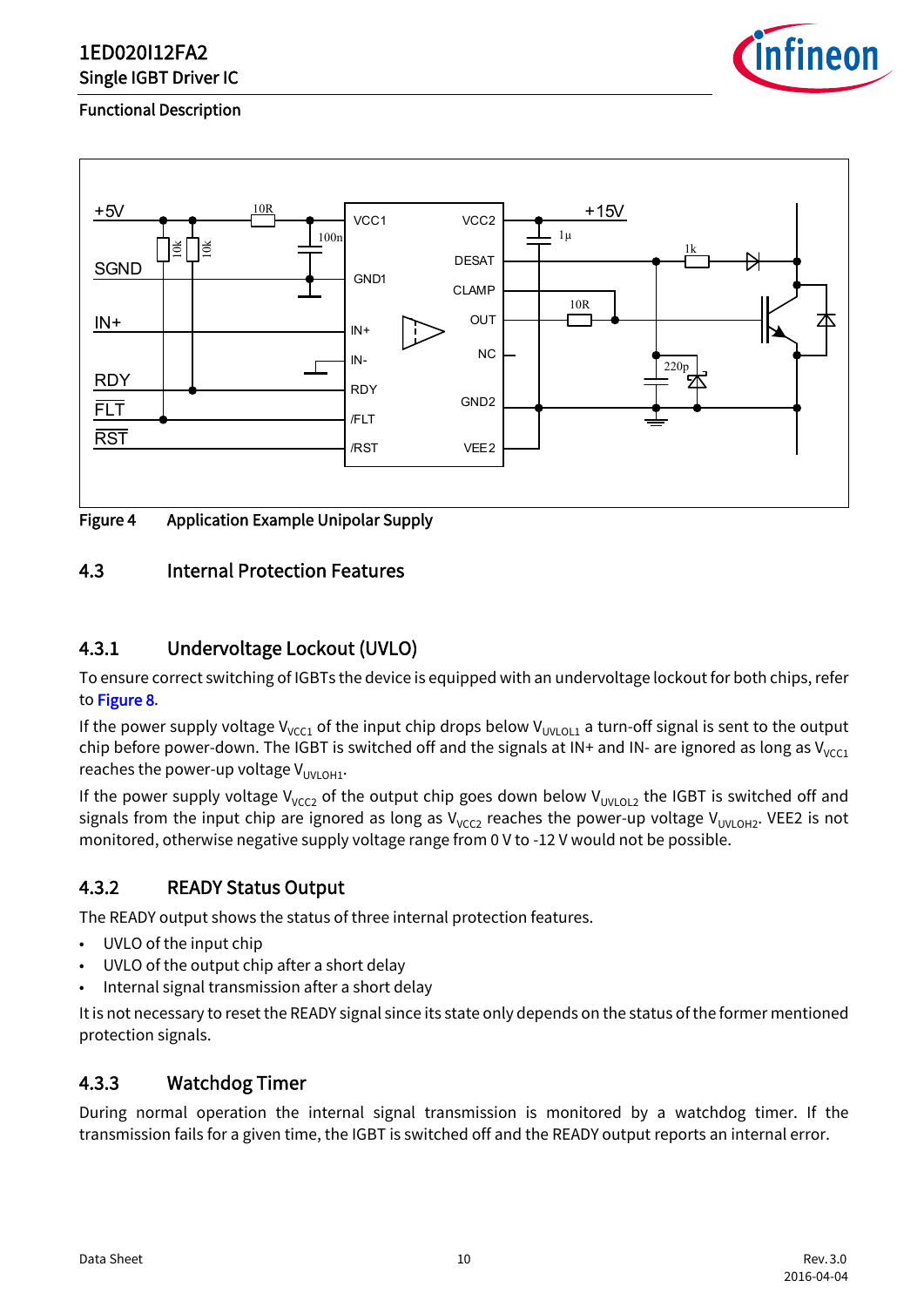

#### Functional Description

## <span id="page-10-0"></span>4.3.4 Active Shut-Down

The Active Shut-Down feature ensures a safe IGBT off-state if the output chip is not connected to the power supply, IGBT gate is clamped at OUT to VEE2.

## <span id="page-10-1"></span>4.4 Non-Inverting and Inverting Inputs

There are two possible input modes to control the IGBT. At non-inverting mode IN+ controls the driver output while IN- is set to low. At inverting mode IN- controls the driver output while IN+ is set to high, please see [Figure 6.](#page-21-2) A minimum input pulse width is defined to filter occasional glitches.

## <span id="page-10-2"></span>4.5 Driver Output

The output driver sections uses only MOSFETs to provide a rail-to-rail output. This feature permits that tight control of gate voltage during on-state and short circuit can be maintained as long as the drivers supply is stable. Due to the low internal voltage drop, switching behaviour of the IGBT is predominantly governed by the gate resistor. Furthermore, it reduces the power to be dissipated by the driver.

## <span id="page-10-3"></span>4.6 External Protection Features

## <span id="page-10-4"></span>4.6.1 Desaturation Protection

A desaturation protection ensures the protection of the IGBT at short circuit. When the DESAT voltage goes up and reaches 9 V, the output is driven low. Further, the FAULT output is activated, please refer to [Figure 7.](#page-22-0) A programmable blanking time is used to allow enough time for IGBT saturation. Blanking time is provided by a highly precise internal current source and an external capacitor.

## <span id="page-10-5"></span>4.6.2 Active Miller Clamp

In a half bridge configuration the switched off IGBT tends to dynamically turn on during turn on phase of the opposite IGBT. A Miller clamp allows sinking the Miller current across a low impedance path in this high dV/dt situation. Therefore in many applications, the use of a negative supply voltage can be avoided.

During turn-off, the gate voltage is monitored and the clamp output is activated when the gate voltage goes below typical 2 V (related to VEE2). The clamp is designed for a Miller current up to 2 A.

## <span id="page-10-6"></span>4.6.3 Short Circuit Clamping

During short circuit the IGBTs gate voltage tends to rise because of the feedback via the Miller capacitance. An additional protection circuit connected to OUT and CLAMP limits this voltage to a value slightly higher than the supply voltage. A current of maximum 500 mA for 10 μs may be fed back to the supply through one of this paths. If higher currents are expected or a tighter clamping is desired external Schottky diodes may be added.

## <span id="page-10-7"></span>4.7 RESET

The reset inputs have two functions.

Firstly, /RST is in charge of setting back the FAULT output. If /RST is low longer than a given time, /FLT will be cleared at the rising edge of /RST, refer to [Figure 7;](#page-22-0) otherwise, it will remain unchanged. Moreover, it works as enable/shutdown of the input logic, refer to [Figure 6](#page-21-2).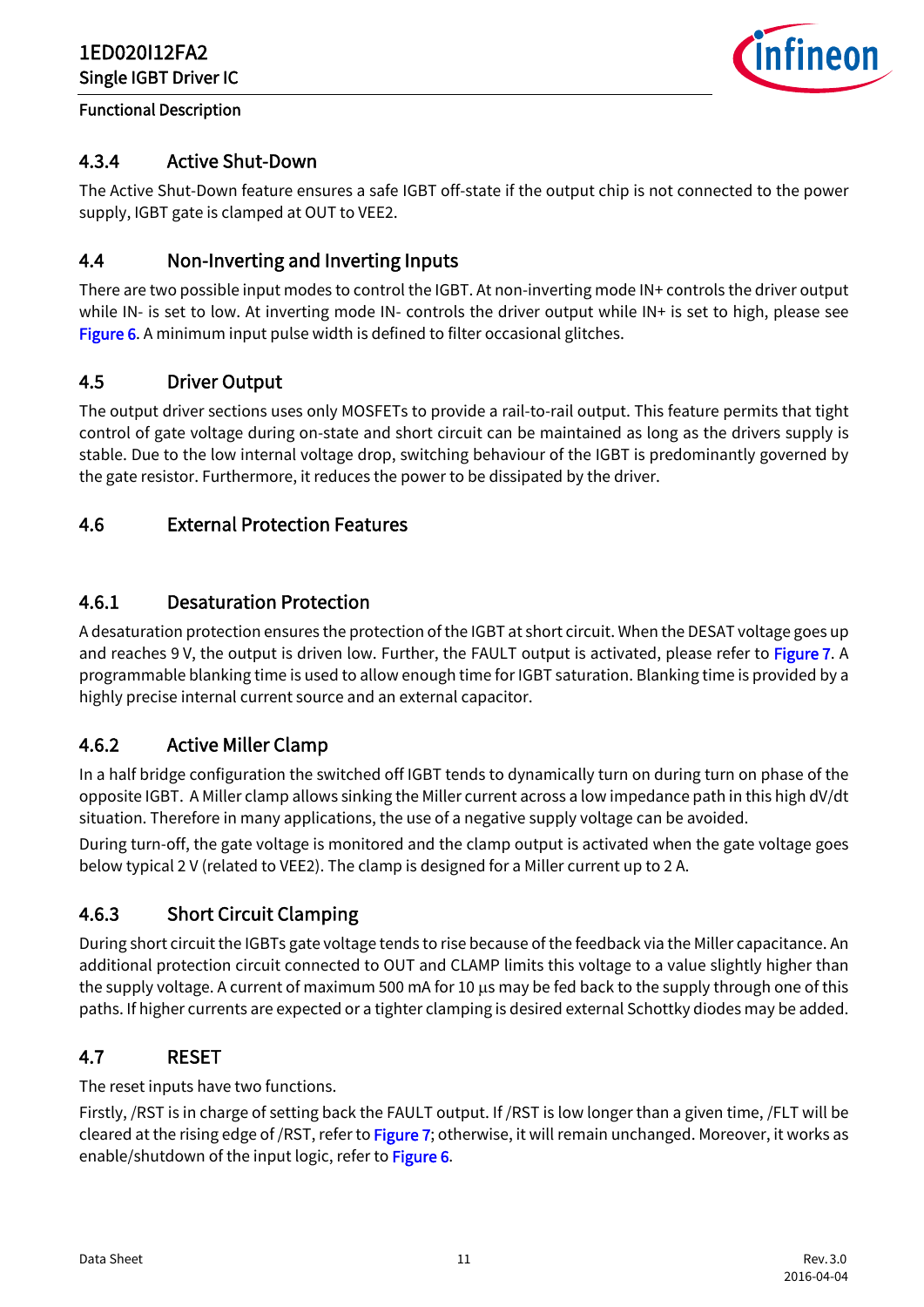<span id="page-11-3"></span>*infineon* 

Electrical Parameters

## <span id="page-11-0"></span>5 Electrical Parameters

#### <span id="page-11-1"></span>5.1 Absolute Maximum Ratings

*Note: Absolute maximum ratings are defined as ratings, which when being exceeded may lead to destruction of the integrated circuit. Unless otherwise noted all parameters refer to GND1.*

#### <span id="page-11-5"></span><span id="page-11-2"></span>Table 2 Absolute Maximum Ratings

| Parameter                                                           | Symbol                          | <b>Values</b>            |                                 | Unit         | <b>Note</b>                                |  |
|---------------------------------------------------------------------|---------------------------------|--------------------------|---------------------------------|--------------|--------------------------------------------|--|
|                                                                     |                                 | Min.                     | Max.                            |              |                                            |  |
| Positive power supply output side                                   | $V_{\rm VCC2}$                  | $-0.3$                   | 20                              | $\mathsf{V}$ | 1)                                         |  |
| Negative power supply output side                                   | $V_{\text{VEE2}}$               | $-12$                    | 0.3                             | $\mathsf{V}$ | 1)                                         |  |
| Maximum power supply voltage output side<br>$(V_{VCC2} - V_{VEE2})$ | $V_{\text{max2}}$               |                          | 28                              | V            |                                            |  |
| Gate driver output                                                  | $V_{\text{OUT}}$                | $V_{VEE2}$ -0.3          | $V_{\text{VCC2}}$ +0.3          | $\mathsf{V}$ | $\overline{a}$                             |  |
| Gate driver high output maximum current                             | $I_{\mathsf{OUT}}$              |                          | 2.4                             | A            | $t = 2 \mu s$                              |  |
| Gate & Clamp driver low output maximum<br>current                   | $I_{\mathsf{OUT}}$              |                          | 2.4                             | A            | $t = 2 \mu s$                              |  |
| Maximum short circuit clamping time                                 | $t_{\text{CLP}}$                | $\overline{\phantom{0}}$ | 10                              | μs           | $I_{\text{CLAMP/OUT}}$ =<br>500 mA         |  |
| Positive power supply input side                                    | $V_{\text{VCC1}}$               | $-0.3$                   | 6.5                             | V            |                                            |  |
| Logic input voltages<br>$(IN+, IN-, RST)$                           | $V_{\text{LogicIN}}$            | $-0.3$                   | 6.5                             | V            |                                            |  |
| Opendrain Logic output voltage (FLT)                                | $V_{\rm{FLT\#}}$                | $-0.3$                   | 6.5                             | V            | $\overline{\phantom{0}}$                   |  |
| Opendrain Logic output voltage (RDY)                                | $V_{\sf RDY}$                   | $-0.3$                   | 6.5                             | $\mathsf{V}$ |                                            |  |
| Opendrain Logic output current (FLT)                                | $I_{\mathsf{FLT}\#}$            |                          | 10                              | mA           |                                            |  |
| Opendrain Logic output current (RDY)                                | $I_\mathsf{RDY}$                | $\overline{a}$           | 10                              | mA           |                                            |  |
| Pin DESAT voltage                                                   | $V_{\rm DESAT}$                 | $-0.3$                   | $V_{\text{VCC2}}$ +0.3          | $\mathsf{V}$ | 1)                                         |  |
| Pin CLAMP voltage                                                   | $V_{\text{CLAMP}}$              | $-0.3$                   | $V_{\text{VCC2}}$<br>$+0.3^{2}$ | $\vee$       | 3)                                         |  |
| Junction temperature                                                | $T_{\rm J}$                     | $-40$                    | 150                             | $^{\circ}$ C | $\overline{\phantom{0}}$                   |  |
| Storage temperature                                                 | $T_{\rm S}$                     | $-55$                    | 150                             | $^{\circ}$ C |                                            |  |
| Power dissipation, per input part                                   | $P_{\rm D,\underline{IN}}$      | -                        | 100                             | mW           | <sup>4</sup> ) $\omega T_A = 25$ °C        |  |
| Power dissipation, per output part                                  | $P_{\mathsf{D},\,\mathsf{OUT}}$ | $\overline{a}$           | 700                             | mW           | <sup>4)</sup> $\omega T_A = 25$ °C         |  |
| Thermal resistance (Input part)                                     | $R_{\mathsf{THJA,IN}}$          | <sup>-</sup>             | 139                             | K/W          | <sup>4)</sup> $\omega T_{A} = 25^{\circ}C$ |  |
| Thermal resistance (Output chip active)                             | $R$ <sub>thja,out</sub>         | -                        | 117                             | K/W          | <sup>4)</sup> $\omega T_A = 25$ °C         |  |
| <b>ESD Capability</b>                                               | $V_{ESD}$                       |                          | $\mathbf{1}$                    | kV           | Human Body<br>Model <sup>5)</sup>          |  |

<span id="page-11-4"></span>1) With respect to GND2.

2) May be exceeded during short circuit clamping.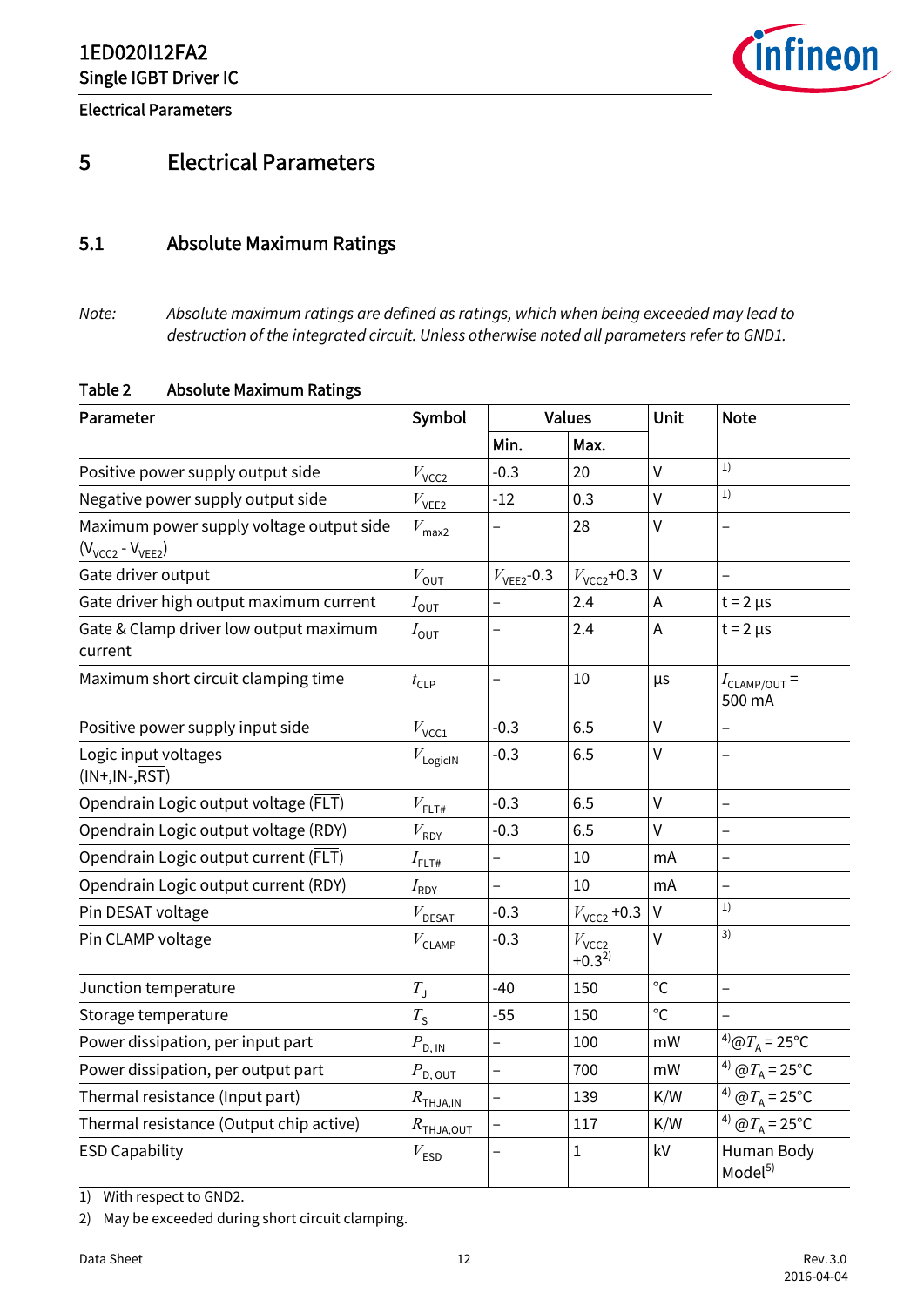<span id="page-12-5"></span>

#### Electrical Parameters

- 3) With respect to VEE2.
- 4) Output IC power dissipation is derated linearly at 8.5 mW/°C above 68°C. Input IC power dissipation does not require derating. See [Figure 10](#page-24-3) for reference layouts for these thermal data. Thermal performance may change significantly with layout and heat dissipation of components in close proximity.
- 5) According to EIA/JESD22-A114-B (discharging a 100 pF capacitor through a 1.5 kΩ series resistor).

## <span id="page-12-0"></span>5.2 Operating Parameters

*Note: Within the operating range the IC operates as described in the functional description. Unless otherwise noted all parameters refer to GND1.*

#### <span id="page-12-6"></span><span id="page-12-2"></span>Table 3 Operating Parameters

| Parameter                                                                            | Symbol                 |                        | <b>Values</b>          | <b>Unit</b>  | <b>Note</b>              |
|--------------------------------------------------------------------------------------|------------------------|------------------------|------------------------|--------------|--------------------------|
|                                                                                      |                        | Min.                   | Max.                   |              |                          |
| Positive power supply output side                                                    | $V_{\text{VCC2}}$      | 13                     | 20                     | $\vee$       | 1)                       |
| Negative power supply output side                                                    | $V_{\text{VEE2}}$      | $-12$                  | $\mathbf 0$            | $\vee$       | 1)                       |
| Maximum power supply voltage<br>output side<br>$(V_{\text{VCC2}} - V_{\text{VEE2}})$ | $V_{\text{max2}}$      |                        | 28                     | V            |                          |
| Positive power supply input side                                                     | $V_{\text{VCC1}}$      | 4.5                    | 5.5                    | V            | $\overline{\phantom{0}}$ |
| Logic input voltages<br>$(IN+, IN-, RST)$                                            | $V_{\text{LogicIN}}$   | $-0.3$                 | 5.5                    | $\vee$       |                          |
| Pin CLAMP voltage                                                                    | $V_{\text{CLAMP}}$     | $V_{\text{VEE2}}$ -0.3 | $V_{\text{VCC2}}^{2)}$ | $\vee$       |                          |
| Pin DESAT voltage                                                                    | $V_{\texttt{DESAT}}$   | $-0.3$                 | $V_{\text{VCC2}}$      | V            | 1)                       |
| Pin TLSET voltage                                                                    | $V_{\text{TLSET}}$     | $-0.3$                 | $V_{\text{VCC2}}$      | V            | 1)                       |
| Ambient temperature                                                                  | $T_{\rm A}$            | $-40$                  | 125                    | $^{\circ}$ C |                          |
| Common mode transient<br>immunity $3$                                                | $ DV_{\text{ISO}}/dt $ |                        | 50                     | $kV/\mu s$   | @500V                    |

1) With respect to GND2.

2) May be exceeded during short circuit clamping.

3) The parameter is not subject to production test - verified by design/characterization

#### <span id="page-12-1"></span>5.3 Recommended Operating Parameters

*Note: Unless otherwise noted all parameters refer to GND1.*

#### <span id="page-12-7"></span><span id="page-12-3"></span>Table 4 Recommended Operating Parameters

<span id="page-12-4"></span>

| Parameter                         | Symbol           | Value | Unit | <b>Note</b> |
|-----------------------------------|------------------|-------|------|-------------|
| Positive power supply output side | VCC <sub>2</sub> |       |      |             |
| Negative power supply output side | VFF <sub>2</sub> | -8    |      |             |
| Positive power supply input side  | VCC1             |       |      |             |

1) With respect to GND2.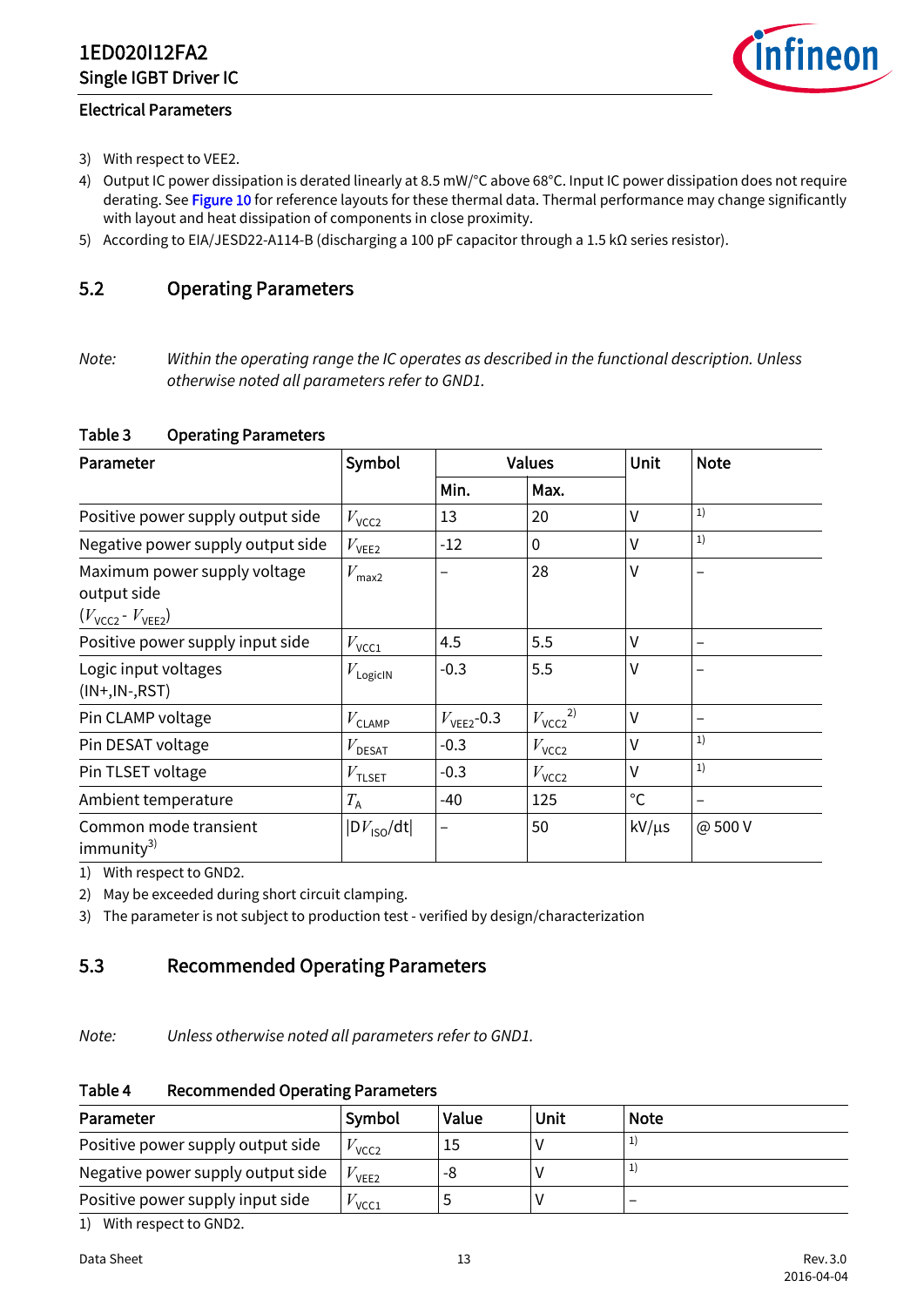

#### Electrical Parameters

## <span id="page-13-0"></span>5.4 Electrical Characteristics

*Note: The electrical characteristics include the spread of values in supply voltages, load and junction temperatures given below. Typical values represent the median values at*  $T_A = 25^{\circ}$ *C. Unless otherwise noted all voltages are given with respect to their respective GND (GND1 for pins 9 to 16, GND2 for pins 1 to 8).*

## <span id="page-13-1"></span>5.4.1 Voltage Supply

#### <span id="page-13-3"></span><span id="page-13-2"></span>Table 5 Voltage Supply

| Parameter                                                                | Symbol              | <b>Unit</b><br><b>Values</b> |                |                   |              | <b>Note</b>                                                                                                                          |
|--------------------------------------------------------------------------|---------------------|------------------------------|----------------|-------------------|--------------|--------------------------------------------------------------------------------------------------------------------------------------|
|                                                                          |                     | Min.                         | Typ.           | Max.              |              |                                                                                                                                      |
| <b>UVLO Threshold Input</b>                                              | $V_{\text{UVLOH1}}$ |                              | 4.1            | 4.3               | V            |                                                                                                                                      |
| Chip                                                                     | $V_{\text{UVLOL1}}$ | 3.5                          | 3.8            |                   | $\mathsf{V}$ | $\overline{\phantom{0}}$                                                                                                             |
| <b>UVLO Hysteresis Input</b><br>Chip $(V_{UVLOH1} - V_{UVLOL1})$         | $V_{\text{HYS1}}$   | 0.15                         | -              |                   | V            |                                                                                                                                      |
| <b>UVLO Threshold Output</b>                                             | $V_{\text{UVLOH2}}$ | $\qquad \qquad -$            | 12.0           | 12.6              | V            | $\overline{\phantom{0}}$                                                                                                             |
| Chip                                                                     | $V_{\text{UVLOL2}}$ | 10.4                         | 11.0           | $\qquad \qquad -$ | $\mathsf{V}$ | -                                                                                                                                    |
| UVLO Hysteresis Output<br>Chip $(V_{\text{UVLOH1}} - V_{\text{UVLOL1}})$ | $V_{\text{HYS2}}$   | 0.7                          | 0.9            |                   | V            |                                                                                                                                      |
| Quiescent Current Input<br>Chip                                          | $I_{01}$            |                              | $\overline{7}$ | 9                 | mA           | $V_{\text{VCC1}}$ = 5 V<br>$IN + = High,$<br>$IN = Low$<br>$=$ > OUT = High,<br>$RDY = High,$<br>$/FLT = High$                       |
| Quiescent Current<br>Output Chip                                         | $I_{\rm Q2}$        |                              | $\overline{4}$ | 6                 | mA           | $V_{\text{VCC2}}$ = 15 V<br>$V_{VEE2}$ = -8 V<br>$IN + = High,$<br>$IN = Low$<br>$=$ > OUT = High,<br>$RDY = High,$<br>$/FLT = High$ |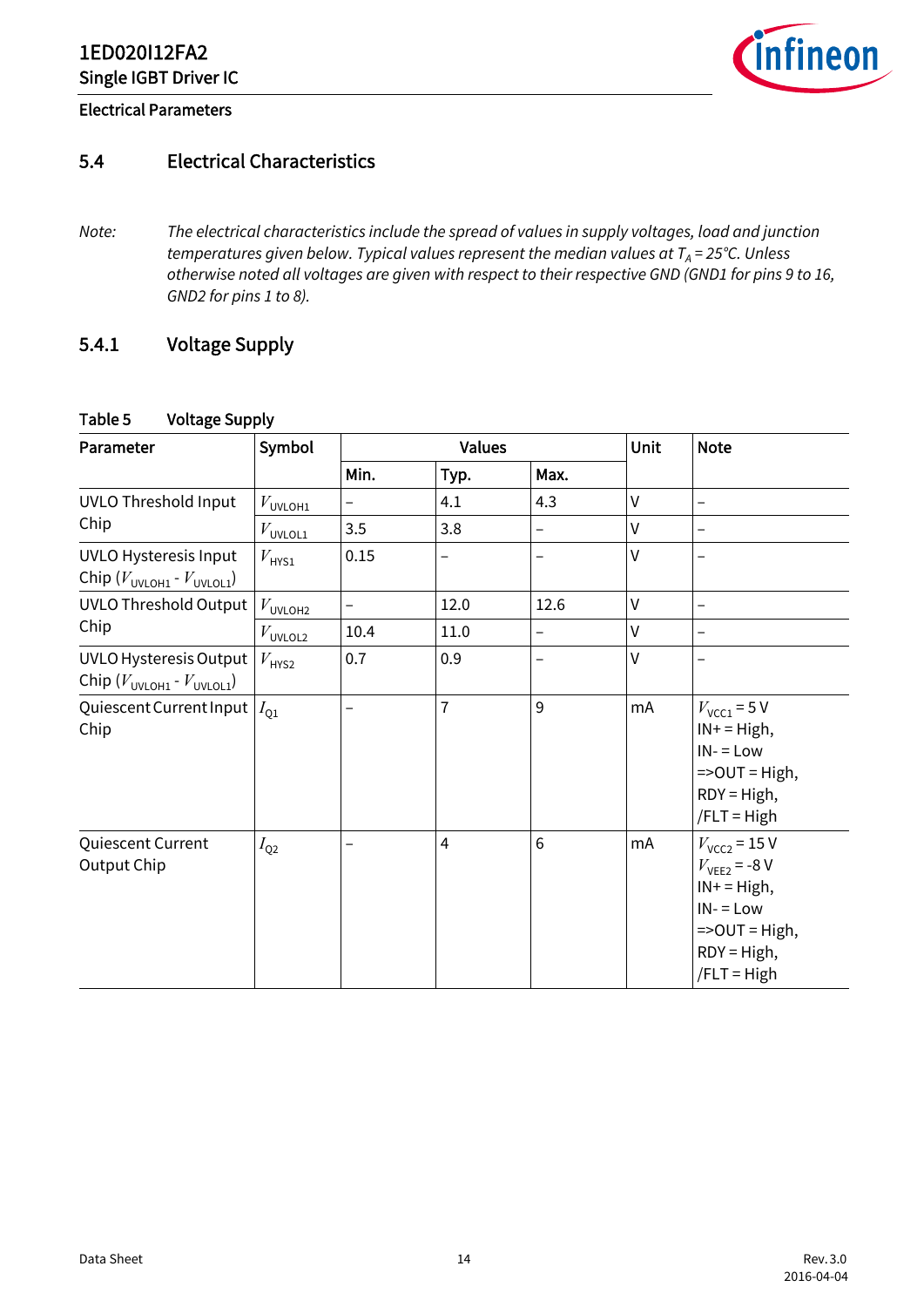

Electrical Parameters

# <span id="page-14-0"></span>5.4.2 Logic Input and Output

## <span id="page-14-2"></span><span id="page-14-1"></span>Table 6 Logic Input and Output

| Parameter                                          | Symbol                                                     | <b>Values</b> |        |      | Unit   | <b>Note</b>                                   |
|----------------------------------------------------|------------------------------------------------------------|---------------|--------|------|--------|-----------------------------------------------|
|                                                    |                                                            | Min.          | Typ.   | Max. |        |                                               |
| IN+, IN-, RST Low Input Voltage                    | $V_{IN+L}$<br>$V_{\text{IN-L}}$<br>$V_{\tt RSTL\#}$        |               |        | 1.5  | $\vee$ |                                               |
| IN+, IN-, RST High Input Voltage                   | $V_{\text{IN+H}}$<br>$V_{\text{IN-H}}$<br>$V_{\rm RSTH\#}$ | 3.5           |        |      | $\vee$ |                                               |
| IN-, RST Input Current                             | $I_{\mathsf{IN}}$ , $I_{\mathsf{RST}\#}$                   | $-400$        | $-100$ |      | μA     | $V_{\text{IN-}}$ = GND1<br>$V_{RST\#}$ = GND1 |
| IN+ Input Current                                  | $I_{\mathsf{IN}^+}$                                        |               | 100    | 400  | μA     | $V_{\text{IN+}}$ = VCC1                       |
| RDY, FLT Pull Up Current                           | $I_{\sf PRDY}, I_{\sf PFLT\#}$                             | $-400$        | $-100$ |      | μA     | $V_{RDY}$ = GND1<br>$V_{\text{FLT#}}$ = GND1  |
| Input Pulse Suppression IN+,<br>IN-                | $T_{MININ+}$<br>$T_{MININ}$                                | 30            | 40     |      | ns     |                                               |
| Input Pulse Suppression RST<br>for ENABLE/SHUTDOWN | $T_{MINRST}$                                               | 30            | 40     |      | ns     | $\overline{\phantom{0}}$                      |
| Pulse Width RST<br>for Reseting FLT                | $T_{\sf RST}$                                              | 800           | -      | -    | ns     | -                                             |
| FLT Low Voltage                                    | $V_{\text{FLTL}}$                                          | —             | -      | 300  | mV     | $I_{\text{SINK}(FLT#)}$ = 5 mA                |
| RDY Low Voltage                                    | $V_{\sf RDYL}$                                             |               |        | 300  | mV     | $I_{\text{SINK(RDY)}}$ = 5 mA                 |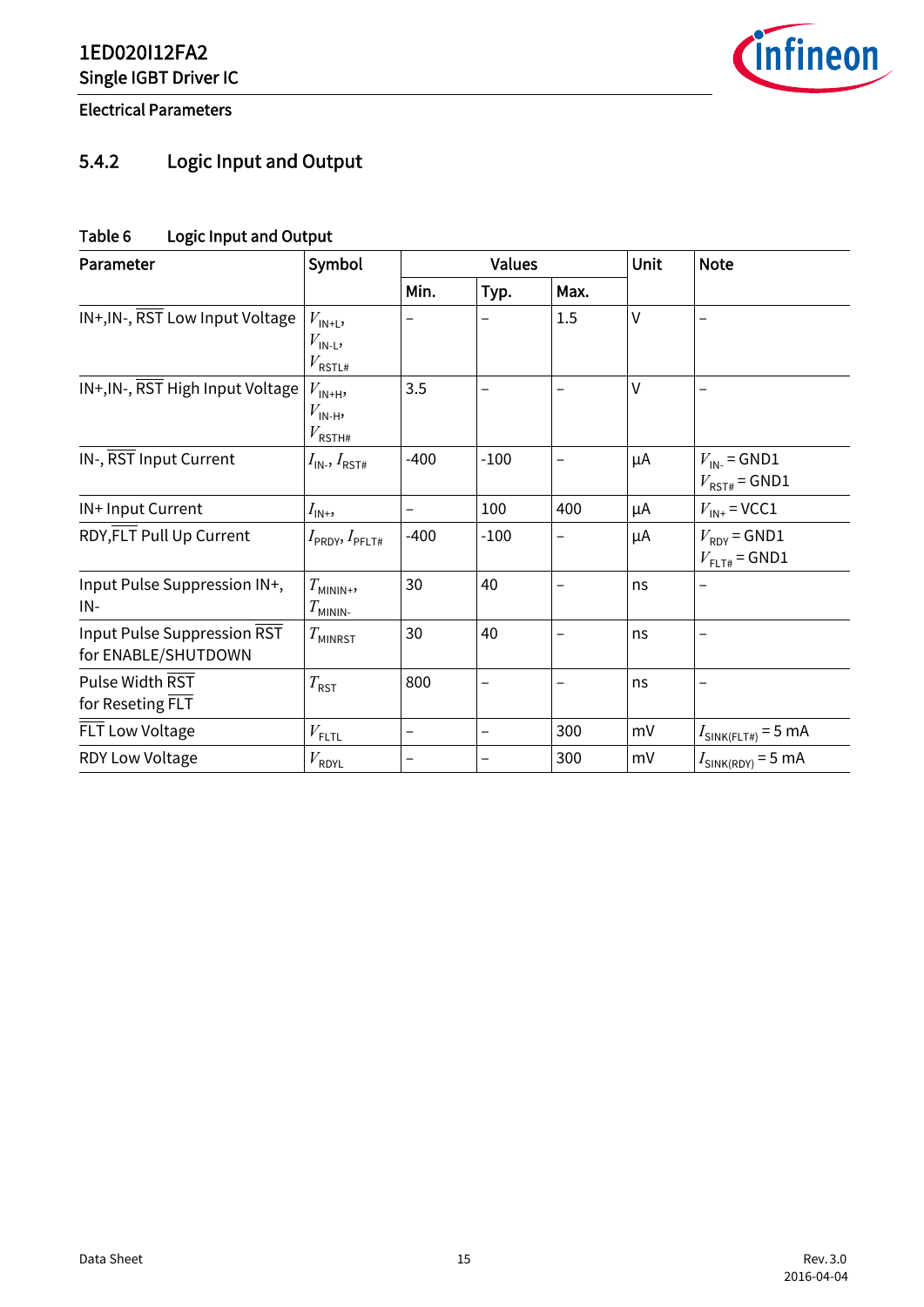**infineon** 

#### Electrical Parameters

#### <span id="page-15-0"></span>5.4.3 Gate Driver

#### <span id="page-15-4"></span><span id="page-15-2"></span>Table 7 Gate Driver

| Parameter                         | Symbol               |                     | <b>Values</b>           | Unit                     | <b>Note</b> |                                                                                                |
|-----------------------------------|----------------------|---------------------|-------------------------|--------------------------|-------------|------------------------------------------------------------------------------------------------|
|                                   |                      | Min.                | Typ.                    | Max.                     |             |                                                                                                |
| High Level Output                 | $V_{\text{OUTH1}}$   | $V_{\rm CC2}$ -1.2  | $V_{\text{CC2}}$ -0.8   | $\overline{\phantom{0}}$ | V           | $I_{\text{OUTH}}$ = -20 mA                                                                     |
| Voltage                           | $V_{\text{OUTH2}}$   | $V_{\rm CC2}$ -2.5  | $V_{CC2}$ -2.0          | $\qquad \qquad -$        | V           | $I_{\text{OUTH}}$ = -200 mA                                                                    |
|                                   | $V_{\text{OUTH3}}$   | $V_{\text{CC2}}$ -9 | $V_{\text{CC2}}$ -5     | -                        | $\vee$      | $I_{\text{OUTH}}$ = -1 A                                                                       |
|                                   | $V_{\mathsf{OUTH4}}$ |                     | $V_{\text{CC2}}$ -10    | $\qquad \qquad -$        | V           | $I_{\text{OUTH}}$ = -2 A                                                                       |
| High Level Output Peak<br>Current | $I_{\text{OUTH}}$    | $-1.5$              | $-2.0$                  |                          | Α           | $IN + = High$ ,<br>$IN = Low;$<br>$OUT = High$                                                 |
| Low Level Output                  | $V_{\text{OUTL1}}$   | -                   | $V_{\text{VEE2}}$ +0.04 | $V_{VEE2}$ +0.09         | V           | $I_{\text{OUTL}}$ = 20 mA                                                                      |
| Voltage                           | $V_{\text{OUTL2}}$   | -                   | $V_{\text{VEE2}}$ +0.3  | $V_{VFF2}$ +0.85         | V           | $I_{\text{OUTL}}$ = 200 mA                                                                     |
|                                   | $V_{\mathsf{OUTL3}}$ | -                   | $V_{\text{VEE2}}$ +2.1  | $V_{VEE2}$ +5            | V           | $I_{\text{OUTL}} = 1 \text{ A}$                                                                |
|                                   | $V_{\text{OUTL4}}$   | -                   | $V_{\text{VEE2}}$ +7    | $\qquad \qquad -$        | V           | $I_{\text{OUTL}}$ = 2 A                                                                        |
| Low Level Output Peak<br>Current  | $I_{\mathsf{OUTL}}$  | 1.5                 | 2.0                     |                          | Α           | $IN + = Low,$<br>$IN = Low;$<br>$OUT = Low,$<br>$V_{\text{VCC2}}$ = 15 V,<br>$V_{VEE2}$ = -8 V |

## <span id="page-15-1"></span>5.4.4 Active Miller Clamp

## <span id="page-15-5"></span><span id="page-15-3"></span>Table 8 Active Miller Clamp

| Parameter                  | Symbol               |                          | <b>Values</b>          |                         |   | <b>Note</b>                     |
|----------------------------|----------------------|--------------------------|------------------------|-------------------------|---|---------------------------------|
|                            |                      | Min.                     | Typ.                   | Max.                    |   |                                 |
| Low Level Clamp            | $V_{\text{CLAMPL1}}$ |                          | $V_{VEE2}$ +0.03       | $V_{\text{VEE2}}$ +0.08 | V | $I_{\text{OUTL}}$ = 20 mA       |
| Voltage                    | $V_{\text{CLAMPL2}}$ |                          | $V_{VEE2}$ +0.3        | $V_{\text{VEE2}}$ +0.8  | ٧ | $I_{\text{OUTL}}$ = 200 mA      |
|                            | $V_{\text{CLAMPL3}}$ | $\overline{\phantom{0}}$ | $V_{\text{VEE2}}$ +1.9 | $V_{\text{VEE2}}$ +4.8  | V | $I_{\text{OUTL}} = 1 \text{ A}$ |
| Low Level Clamp<br>Current | $I$ CLAMPL           | 2                        | $\qquad \qquad$        |                         | A | 1)                              |
| Clamp Threshold<br>Voltage | $V_{\text{CLAMP}}$   | 1.6                      | 2.1                    | 2.4                     | v | Related to VEE2                 |

1) The parameter is not subject to production test - verified by design/characterization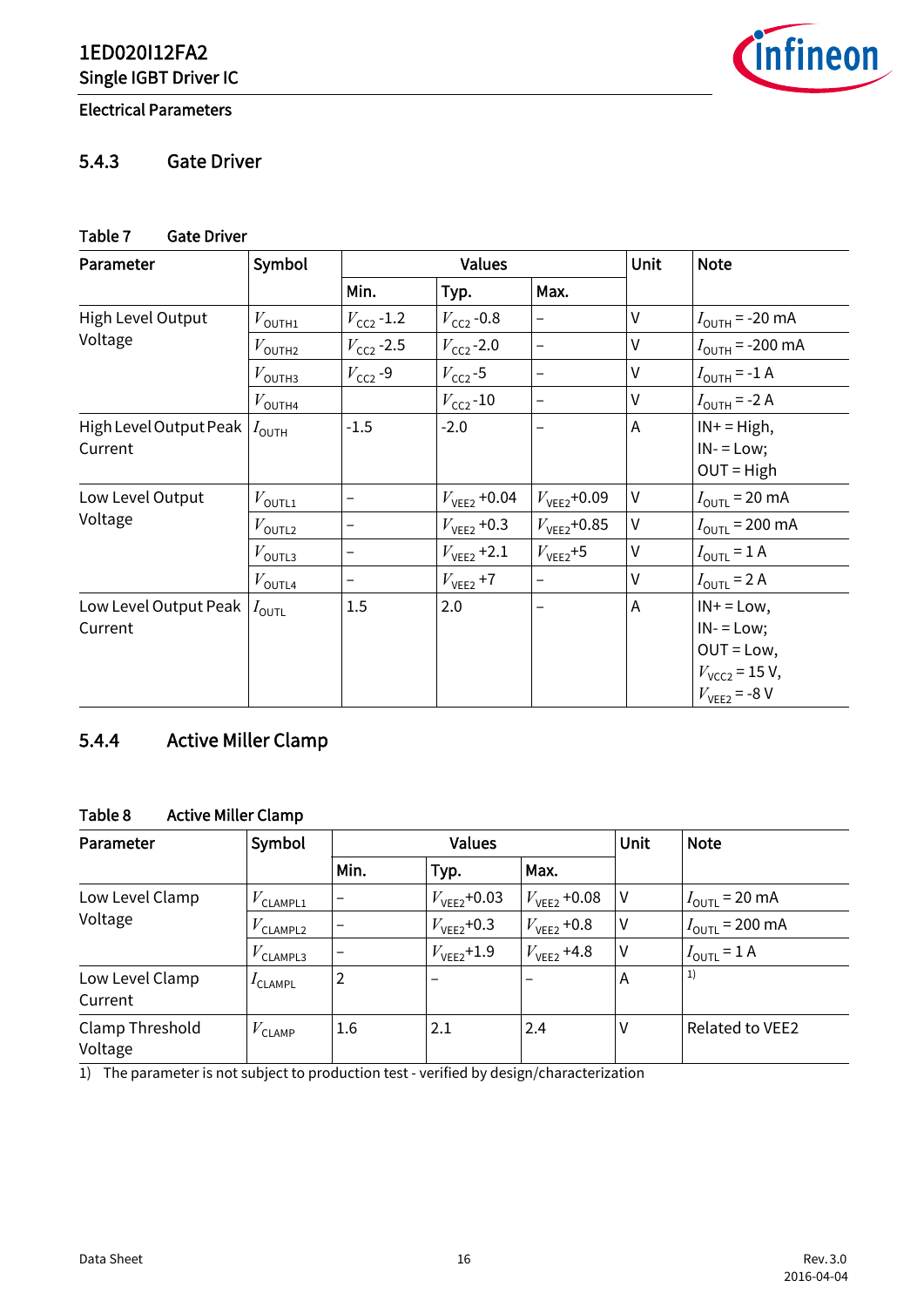![](_page_16_Picture_1.jpeg)

Electrical Parameters

## <span id="page-16-0"></span>5.4.5 Short Circuit Clamping

Short circuit clamping characteristics are measured with IN+ = High, IN- = Low and OUT = High.

#### <span id="page-16-4"></span><span id="page-16-2"></span>Table 9 Short Circuit Clamping

| Parameter                                                             | Symbol                | <b>Values</b>            |      |         | Unit | <b>Note</b>                                                                 |
|-----------------------------------------------------------------------|-----------------------|--------------------------|------|---------|------|-----------------------------------------------------------------------------|
|                                                                       |                       | Min.                     | Typ. | Max.    |      |                                                                             |
| Clamping voltage (OUT)<br>$(V_{\text{OUT}} - V_{\text{VCC2}})$        | $V_{\text{CLPout}}$   |                          | 0.8  | 1.3     | ٧    | Ipulse test,<br>$t_{\text{CLPmax}}$ = 10 µs)                                |
| Clamping voltage<br>(CLAMP) $(V_{\text{VCLAMP}}$ - $V_{\text{VCC2}})$ | $V_{\text{CLPclamp}}$ |                          | 1.3  |         | ٧    | $I_{\text{CLAMP}}$ = 500 mA<br>(pulse test,<br>$t_{\text{CLPmax}}$ = 10 µs) |
| Clamping voltage<br>(CLAMP)                                           | $V$ CLPclamp          | $\overline{\phantom{0}}$ | 0.7  | $1.1\,$ | ٧    | $I_{CLAMP}$ = 20 mA                                                         |

## <span id="page-16-1"></span>5.4.6 Dynamic Characteristics

Dynamic characteristics are measured with  $V_{\text{VCC1}} = 5$  V,  $V_{\text{VCC2}} = 15$  V and  $V_{\text{VEE2}} = -8$  V.

| Parameter                                                                                              | Symbol                |       | <b>Values</b> |      |    | <b>Note</b>                                                                             |
|--------------------------------------------------------------------------------------------------------|-----------------------|-------|---------------|------|----|-----------------------------------------------------------------------------------------|
|                                                                                                        |                       | Min.  | Typ.          | Max. |    |                                                                                         |
| Input IN+, IN- to output<br>propagation delay ON                                                       | $T_{\sf PDOM}$        | 145   | 170           | 195  | ns | $C_{\text{LOAD}}$ = 100 pF<br>$V_{\text{IN+}}$ = 50%,                                   |
| Input IN+, IN- to output<br>propagation delay OFF                                                      | $T_{\mathsf{PDOFF}}$  | 145   | 165           | 190  | ns | $V_{\text{OUT}}$ =50% @ 25°C                                                            |
| Input IN+, IN- to output<br>propagation delay<br>distortion ( $T_{\text{PDOFF}}$ - $T_{\text{PDOM}}$ ) | $T_{\rm PDISTO}$      | $-35$ | $-5$          | 25   | ns |                                                                                         |
| Input IN+, IN- to output<br>propagation delay ON<br>variation due to temp                              | $T_{\text{PDONt}}$    | 160   | 190           | 220  | ns | $C_{\text{LOAD}}$ = 100 pF<br>$V_{\text{IN+}}$ = 50%,<br>$V_{\text{OUT}}$ = 50% @ 125°C |
| Input IN+, IN- to output<br>propagation delay OFF<br>variation due to temp                             | $T_{\mathsf{PDOFFt}}$ | 165   | 195           | 225  | ns |                                                                                         |
| Input IN+, IN- to output<br>propagation delay<br>distortion ( $T_{\text{PDOFF}}$ - $T_{\text{PDON}}$ ) | $T_{\rm PDISTOt}$     | $-25$ | 5             | 35   | ns |                                                                                         |

#### <span id="page-16-5"></span><span id="page-16-3"></span>Table 10 Dynamic Characteristics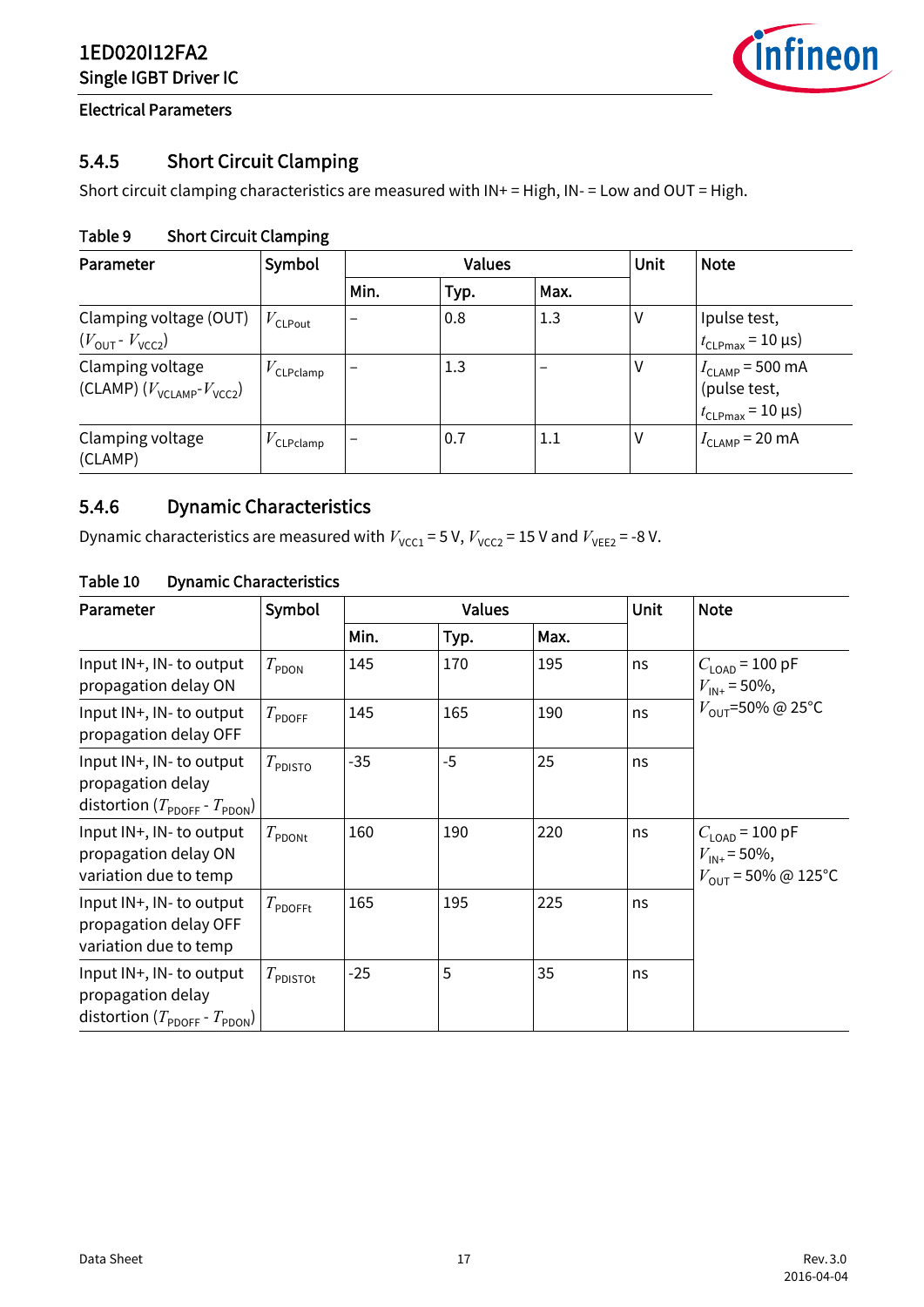![](_page_17_Picture_1.jpeg)

#### Electrical Parameters

| Parameter                                                                                              | Symbol                |       | <b>Values</b> |      |    | <b>Note</b>                                                                             |
|--------------------------------------------------------------------------------------------------------|-----------------------|-------|---------------|------|----|-----------------------------------------------------------------------------------------|
|                                                                                                        |                       | Min.  | Typ.          | Max. |    |                                                                                         |
| Input IN+, IN- to output<br>propagation delay ON<br>variation due to temp                              | $T_{\sf PDOM}$        | 135   | 165           | 195  | ns | $C_{\text{LOAD}}$ = 100 pF<br>$V_{\text{IN+}}$ = 50%,<br>$V_{\text{OUT}}$ = 50% @ -40°C |
| Input IN+, IN- to output<br>propagation delay OFF<br>variation due to temp                             | $T_{\mathsf{PDOFFt}}$ | 125   | 155           | 185  | ns |                                                                                         |
| Input IN+, IN- to output<br>propagation delay<br>distortion ( $T_{\text{PDOFF}}$ - $T_{\text{PDON}}$ ) | $T_{\text{PDISTOt}}$  | $-40$ | $-10$         | 20   | ns |                                                                                         |
| <b>Rise Time</b>                                                                                       | $T_{\text{RISE}}$     | 10    | 30            | 60   | ns | $C_{\text{LOAD}}$ = 1 nF<br>$V_1$ 10%, $V_{\rm H}$ 90%                                  |
|                                                                                                        |                       | 200   | 400           | 800  | ns | $C_{\text{LOAD}}$ = 34 nF<br>$V_1$ 10%, $V_{\rm H}$ 90%                                 |
| <b>Fall Time</b>                                                                                       | $T_{\sf FALL}$        | 10    | 50            | 90   | ns | $C1$ <sub>OAD</sub> = 1 nF<br>$V_1$ 10%, $V_{\rm H}$ 90%                                |
|                                                                                                        |                       | 200   | 350           | 600  | ns | $C_{\text{LOAD}}$ = 34 nF<br>$V_1$ 10%, $V_{\rm H}$ 90%                                 |

#### Table 10 Dynamic Characteristics (cont'd)

## <span id="page-17-0"></span>5.4.7 Desaturation Protection

#### <span id="page-17-2"></span><span id="page-17-1"></span>Table 11 Desaturation Protection

| Parameter                                          | Symbol                  |      | <b>Values</b> |      |    | <b>Note</b>                                                                |
|----------------------------------------------------|-------------------------|------|---------------|------|----|----------------------------------------------------------------------------|
|                                                    |                         | Min. | Typ.          | Max. |    |                                                                            |
| <b>Blanking Capacitor</b><br><b>Charge Current</b> | $I_{\text{DESATC}}$     | 450  | 500           | 550  | μA | $V_{VCC2}$ =15 V,<br>$V_{VFF2}$ =-8V<br>$V_{\text{DESAT}}$ = 2 V           |
| <b>Blanking Capacitor</b><br>Discharge Current     | $I_{\text{DESATD}}$     | 9    | 14            |      | mA | $V_{\text{VCC2}}$ =15 V,<br>$V_{VEE2}$ = -8 V<br>$V_{\text{DESAT}}$ = 6 V  |
| Desaturation<br>Reference Level                    | $V_{\texttt{DESAT}}$    | 8.3  | 9             | 9.5  | V  | $V_{VCC2}$ = 15 V                                                          |
| <b>Desaturation Filter</b><br>Time                 | $T_{\sf DESATfilter}$   |      | 250           |      | ns | $V_{\text{VCC2}}$ = 15 V,<br>$V_{VFF2}$ = -8 V<br>$V_{\text{DESAT}}$ = 9 V |
| Desaturation Sense to<br><b>OUT Low Delay</b>      | $T_{\texttt{DESATOUT}}$ | -    | 350           | 430  | ns | $V_{\text{OUT}} = 90\%$<br>$C_{\text{LOAD}}$ = 1 nF                        |
| Desaturation Sense to<br><b>FLT Low Delay</b>      | $T_{\tt DESATFLT}$      |      |               | 2.25 | μs | $V_{\text{FI T#}}$ = 10%;<br>$I_{FLT\#}$ = 5 mA                            |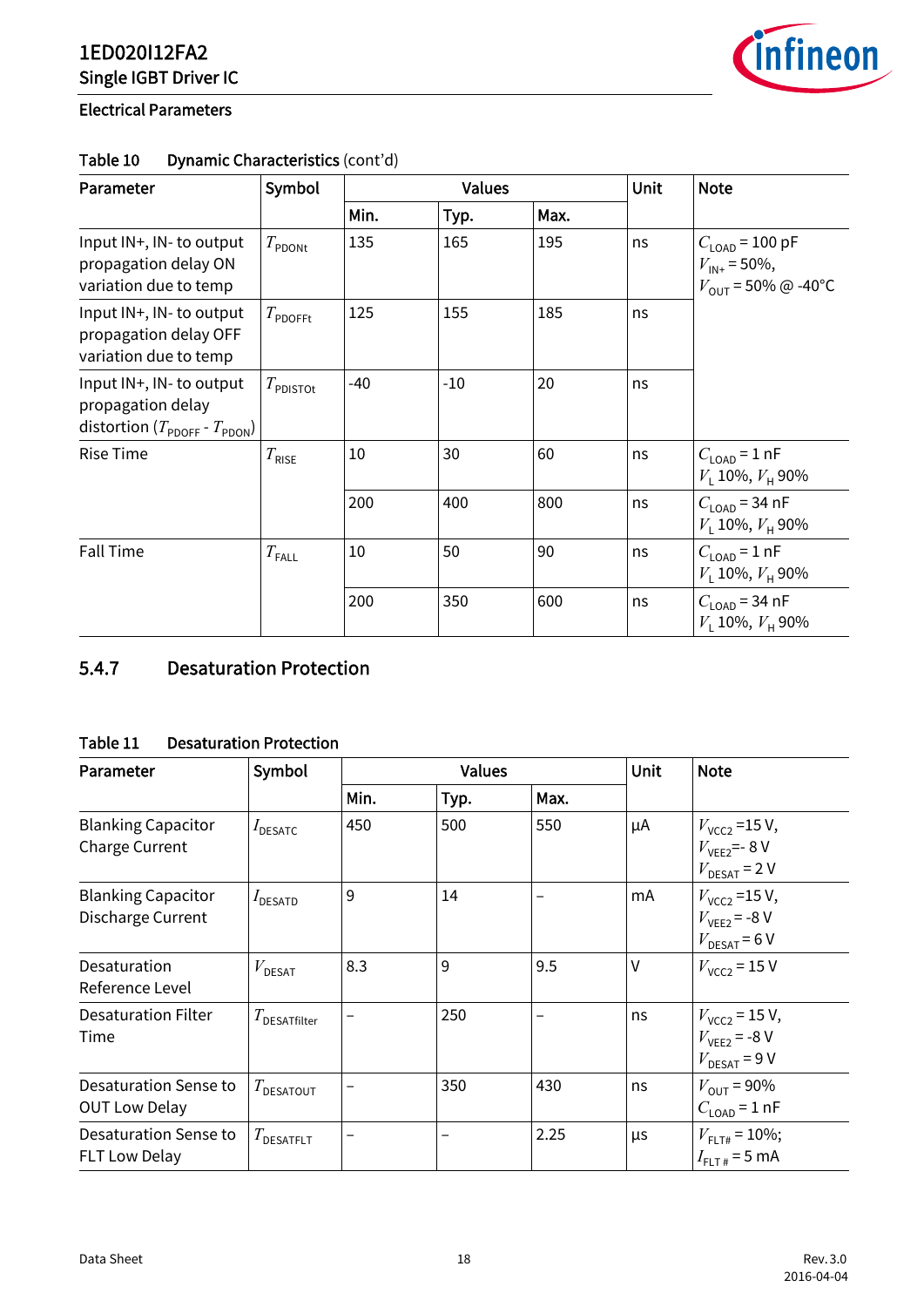![](_page_18_Picture_1.jpeg)

#### Electrical Parameters

#### Table 11 Desaturation Protection (cont'd)

| Parameter                   | Symbol       |      | <b>Values</b> |      |    | <b>Note</b>                              |
|-----------------------------|--------------|------|---------------|------|----|------------------------------------------|
|                             |              | Min. | Typ.          | Max. |    |                                          |
| Desaturation Low<br>Voltage | DESATL       | 0.4  | 0.6           | 0.95 |    | $IN + = Low, IN - = Low,$<br>$OUT = Low$ |
| Leading edge blanking       | $I$ DESATIeb | -    | 400           |      | ns | Not subject of<br>production test        |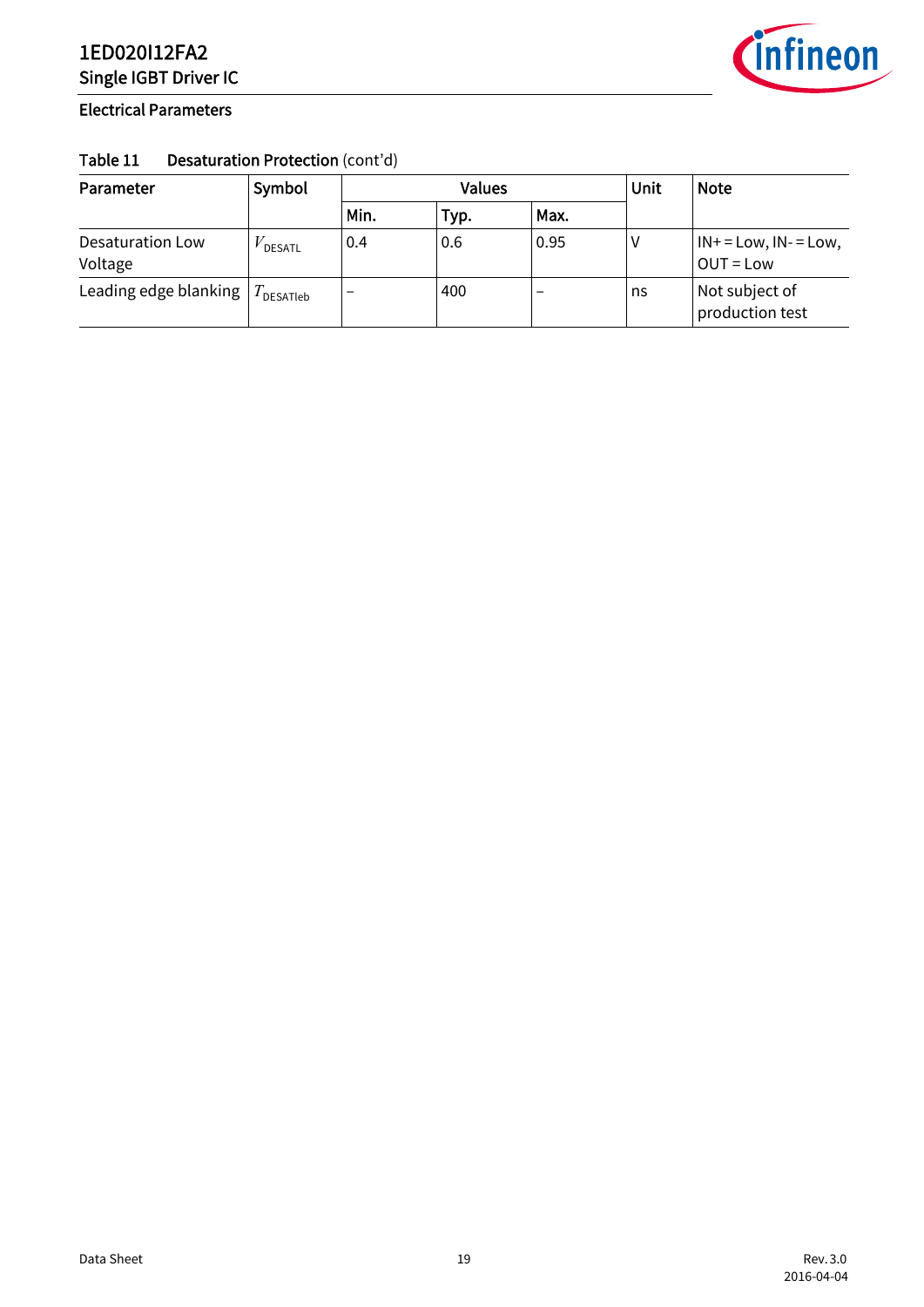Electrical Parameters

# *infineon*

## <span id="page-19-0"></span>5.4.8 Active Shut Down

#### <span id="page-19-2"></span><span id="page-19-1"></span>Table 12 Active Shut Down

| Parameter                                       | Symbol |      | Values                   | Unit | <b>Note</b> |                                                           |
|-------------------------------------------------|--------|------|--------------------------|------|-------------|-----------------------------------------------------------|
|                                                 |        | Min. | Typ.                     | Max. |             |                                                           |
| Active Shut Down Voltage $V_{\text{ACTSD}}^{1}$ |        | -    | $\overline{\phantom{0}}$ | 2.0  |             | $I_{\text{OUT}}$ = -200 mA,<br>$V^{}_{\mathsf{CC2}}$ open |

1) With reference to VEE2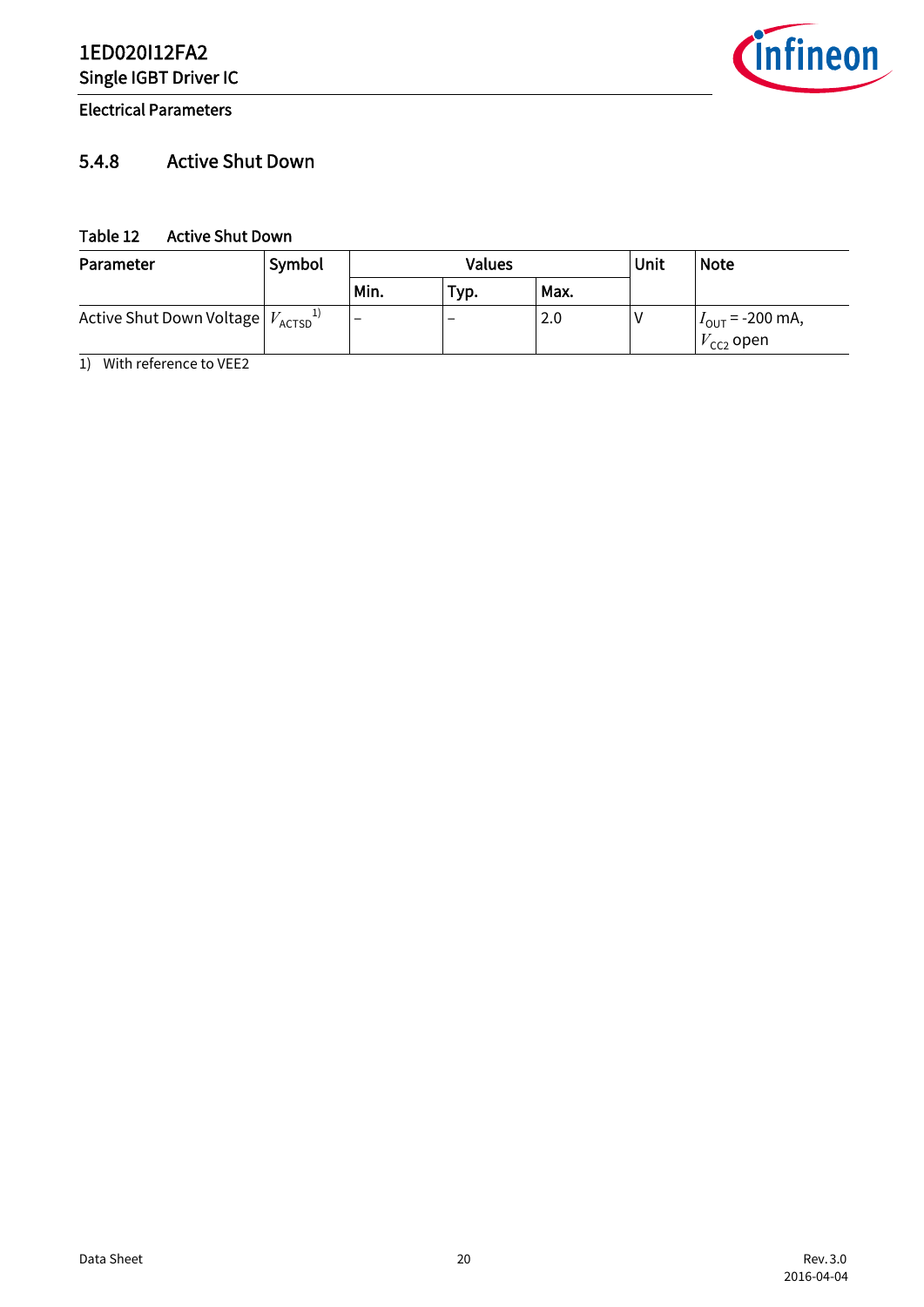![](_page_20_Picture_1.jpeg)

#### Insulation Characteristics

## <span id="page-20-0"></span>6 Insulation Characteristics

Insulation characteristics are guaranteed only within the safety maximum ratings which must be ensured by protective circuits in application. Surface mount classification is class A in accordance with CECCOO802. This coupler is suitable for "basic insulation" only within the safety ratings. Compliance with the safety ratings shall be ensured by means of suitable protective circuits.

## <span id="page-20-1"></span>6.1 Certified according to DIN EN 60747-5-2 (VDE 0884 Teil 2): 2003-01. Basic Insulation

| <b>Description</b>                                  | Symbol            | Characteristic | Unit           |
|-----------------------------------------------------|-------------------|----------------|----------------|
| Installation classification per EN 60664-1, Table 1 |                   |                |                |
| for rated mains voltage $\leq$ 150 $V_{\text{RMS}}$ |                   | $I-IV$         |                |
| for rated mains voltage $\leq$ 300 $V_{\text{RMS}}$ |                   | $I-III$        |                |
| for rated mains voltage $\leq 600 V_{RMS}$          |                   | $I - II$       |                |
| <b>Climatic Classification</b>                      |                   | 40/125/21      |                |
| Pollution Degree (EN 60664-1)                       |                   | 2              |                |
| Minimum External Clearance                          | <b>CLR</b>        | 8              | mm             |
| Minimum External Creepage                           | <b>CPG</b>        | 8              | mm             |
| Minimum Comparative Tracking Index                  | <b>CTI</b>        | 175            |                |
| Maximum Repetitive Insulation Voltage               | $V_{\text{IORM}}$ | 1420           | $V_{\sf PEAK}$ |
| Highest Allowable Overvoltage                       | $V_{\text{IOTM}}$ | 6000           | $V_{\sf PEAK}$ |
| Maximum Surge Insulation Voltage                    | $V_{\text{IOSM}}$ | 6000           | ٧              |

#### <span id="page-20-4"></span>Table 13 According to DIN EN 60747-5-2

## <span id="page-20-2"></span>6.2 Recognized under UL 1577

#### <span id="page-20-5"></span>Table 14 Recognized under UL 1577

| <b>Description</b>                   | Symbol     | Characteristic | Unit |
|--------------------------------------|------------|----------------|------|
| Insulation Withstand Voltage / 1 min | <b>ISO</b> | 3750           | rms  |
| Insulation Test Voltage / 1 s        | <b>ISO</b> | 4500           | rms  |

## <span id="page-20-3"></span>6.3 Reliability

For Qualification Report please contact your local Infineon Technologies office.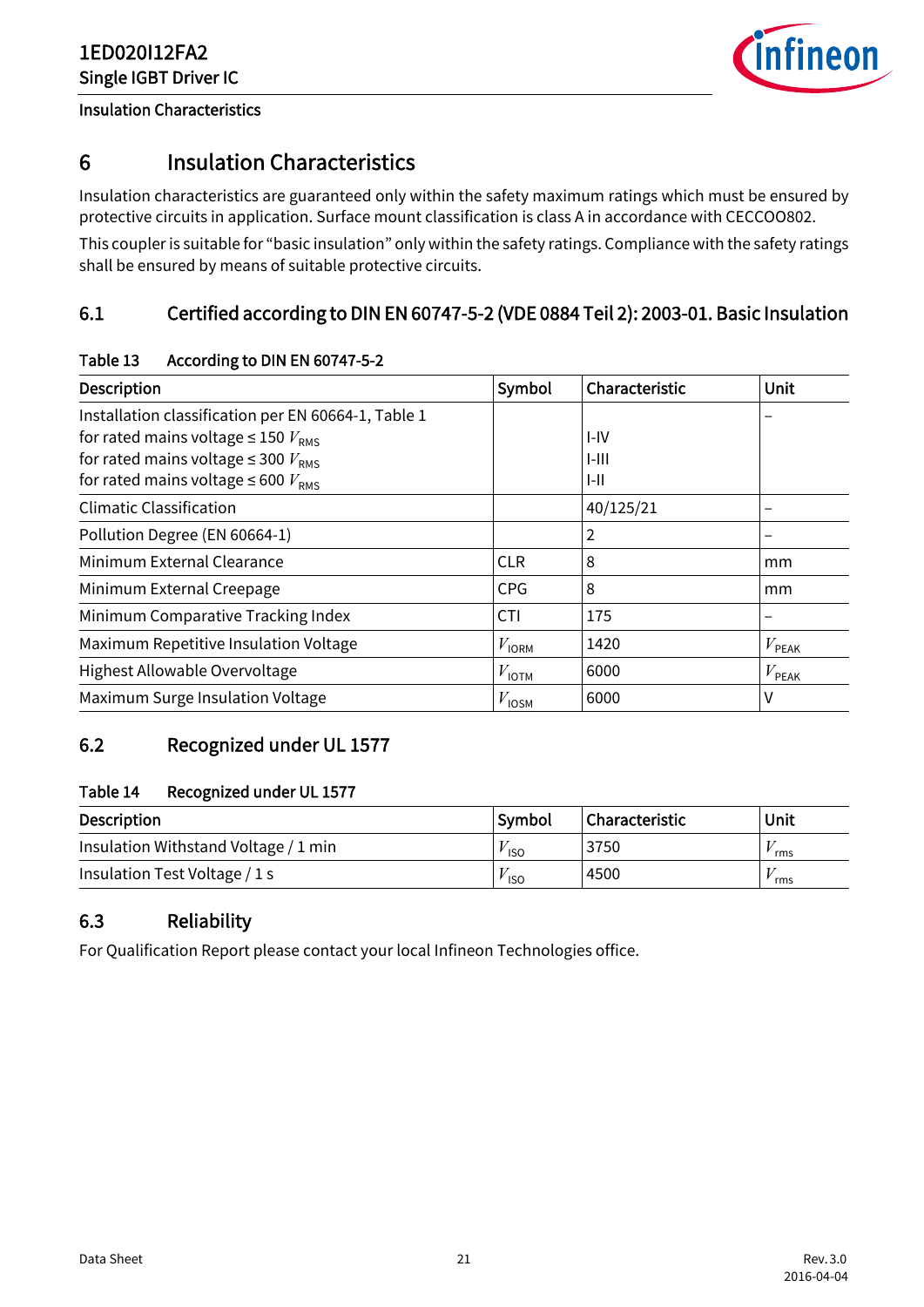![](_page_21_Picture_1.jpeg)

Timing Diagramms

# <span id="page-21-0"></span>7 Timing Diagramms

![](_page_21_Figure_4.jpeg)

<span id="page-21-1"></span>![](_page_21_Figure_5.jpeg)

<span id="page-21-2"></span>![](_page_21_Figure_6.jpeg)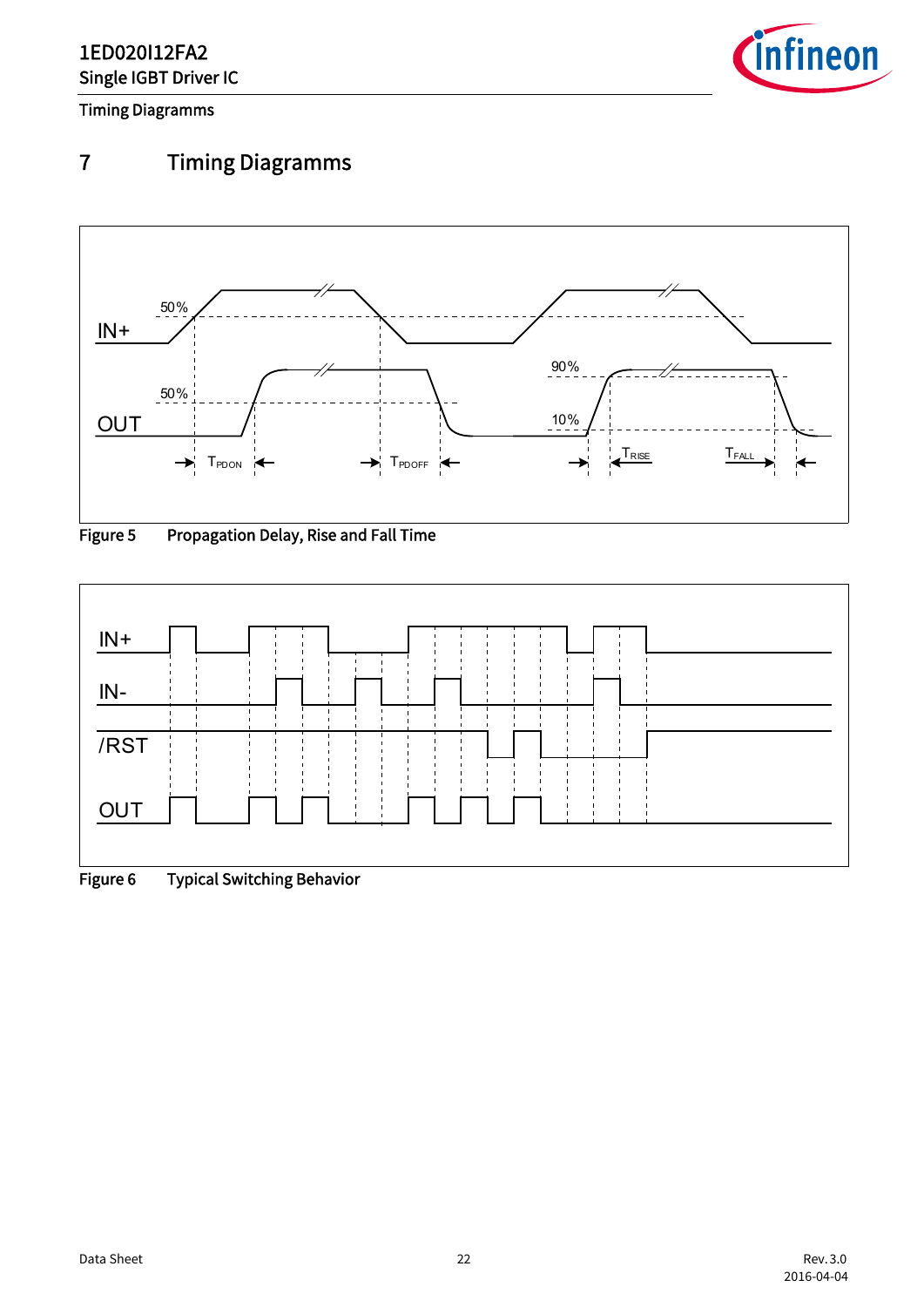![](_page_22_Picture_1.jpeg)

#### Timing Diagramms

![](_page_22_Figure_3.jpeg)

#### <span id="page-22-0"></span>Figure 7 DESAT Switch-Off Behavior

![](_page_22_Figure_5.jpeg)

<span id="page-22-1"></span>![](_page_22_Figure_6.jpeg)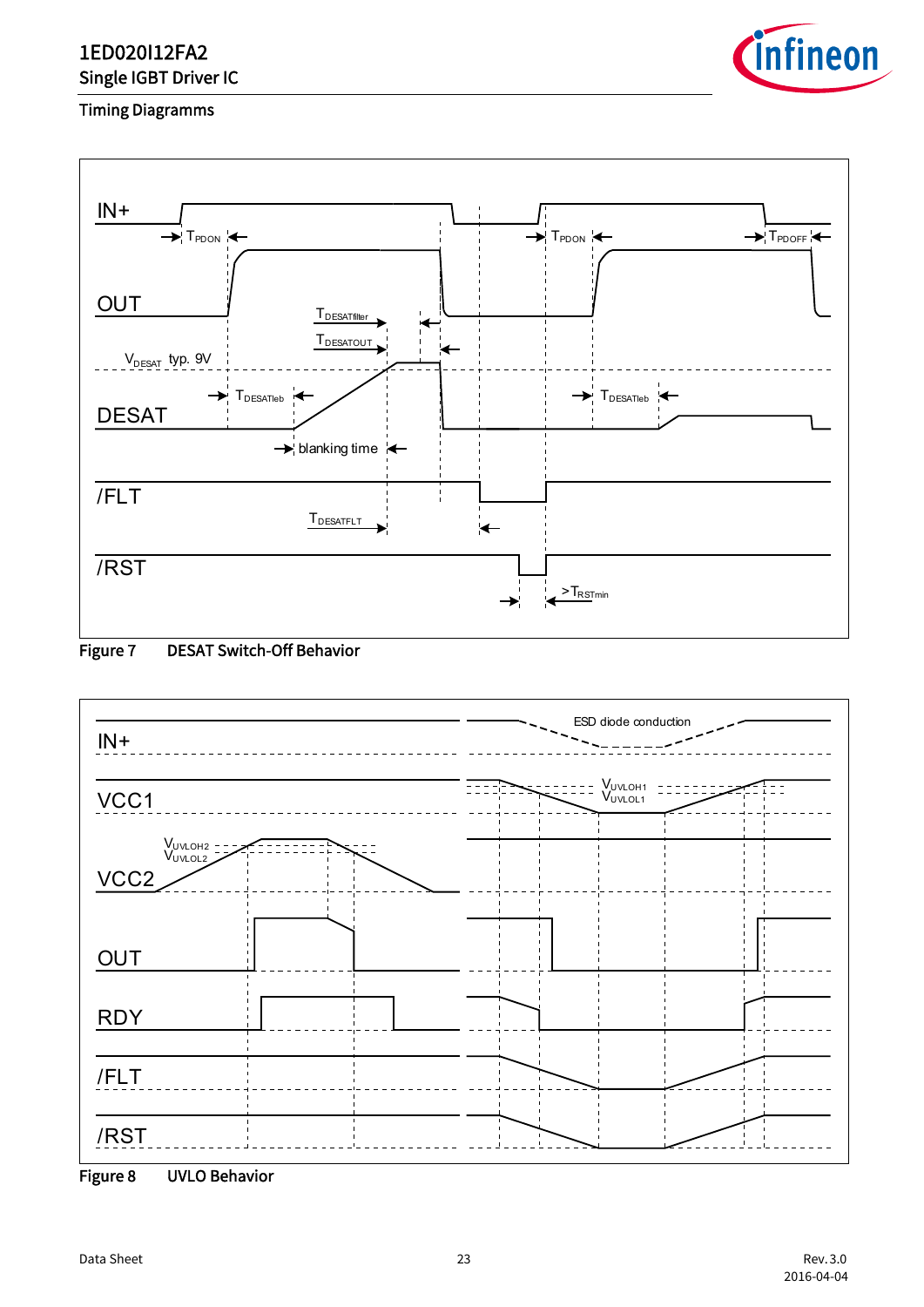![](_page_23_Picture_1.jpeg)

Package Outlines

# <span id="page-23-0"></span>8 Package Outlines

<span id="page-23-1"></span>![](_page_23_Figure_4.jpeg)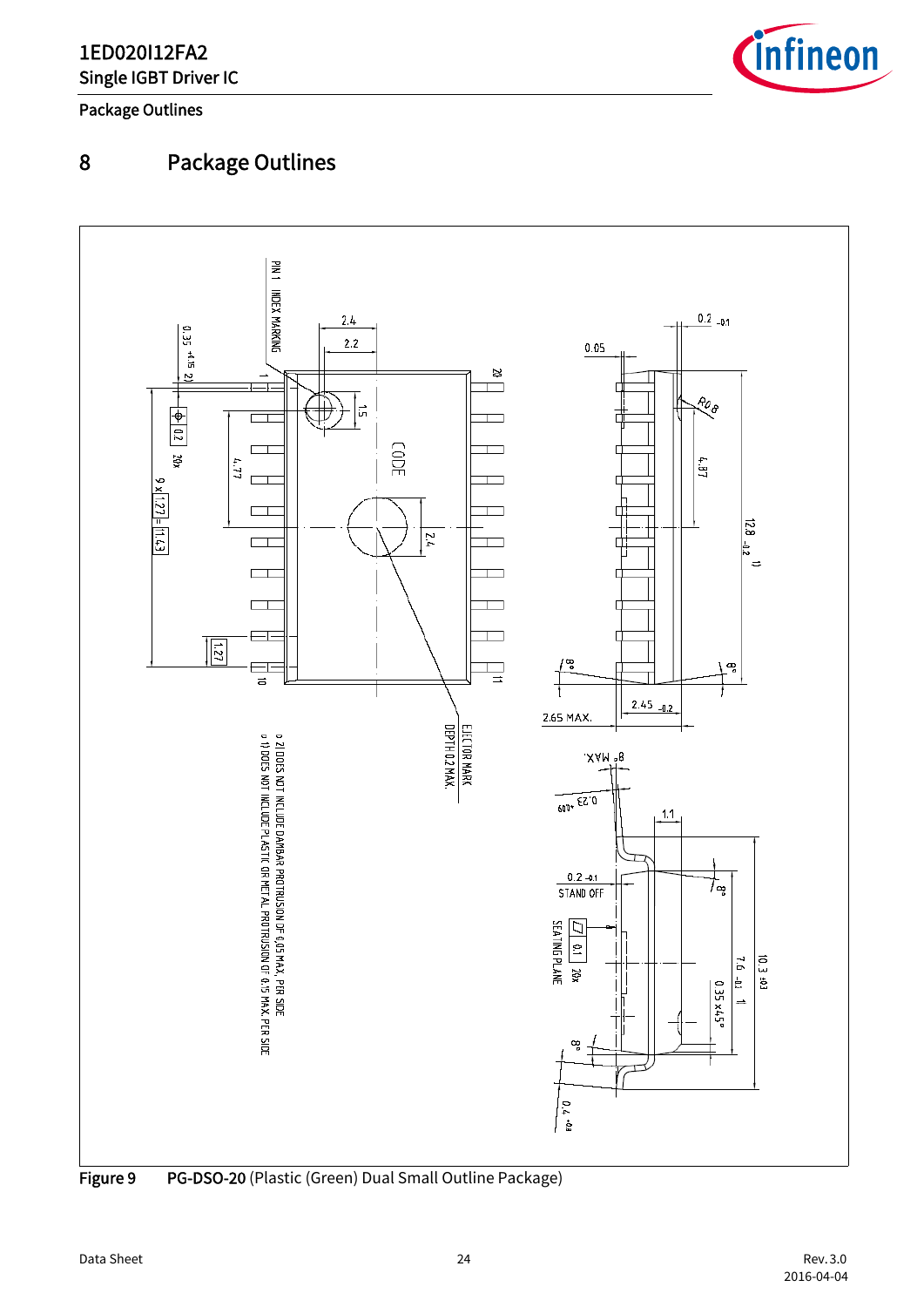Application Notes

![](_page_24_Picture_2.jpeg)

## <span id="page-24-0"></span>9 Application Notes

#### <span id="page-24-1"></span>9.1 Reference Layout for Thermal Data

The PCB layout shown in [Figure 10](#page-24-3) represents the reference layout used for the thermal characterisation. Pins 11, 12, 19 and 20 (GND1) and pins 1, 2, 9 and 10 (VEE2) require ground plane connections for achiving maximum power dissipation. The 1ED020I12FA2 is conceived to dissipate most of the heat generated through this pins.

![](_page_24_Figure_6.jpeg)

<span id="page-24-3"></span>Figure 10 Reference Layout for Thermal Data (Copper thickness 102 μm)

#### <span id="page-24-2"></span>9.2 Printed Circuit Board Guidelines

Following factors should be taken into account for an optimum PCB layout.

- Sufficient spacing should be kept between high voltage isolated side and low voltage side circuits.
- The same minimum distance between two adjacent high-side isolated parts of the PCB should be maintained to increase the effective isolation and reduce parasitic coupling.
- In order to ensure low supply ripple and clean switching signals, bypass capacitor trace lengths should be kept as short as possible.
- Lowest trace length for VEE2 to GND2 decoupling could be achieved with capacitor closed to pins 2 and 4.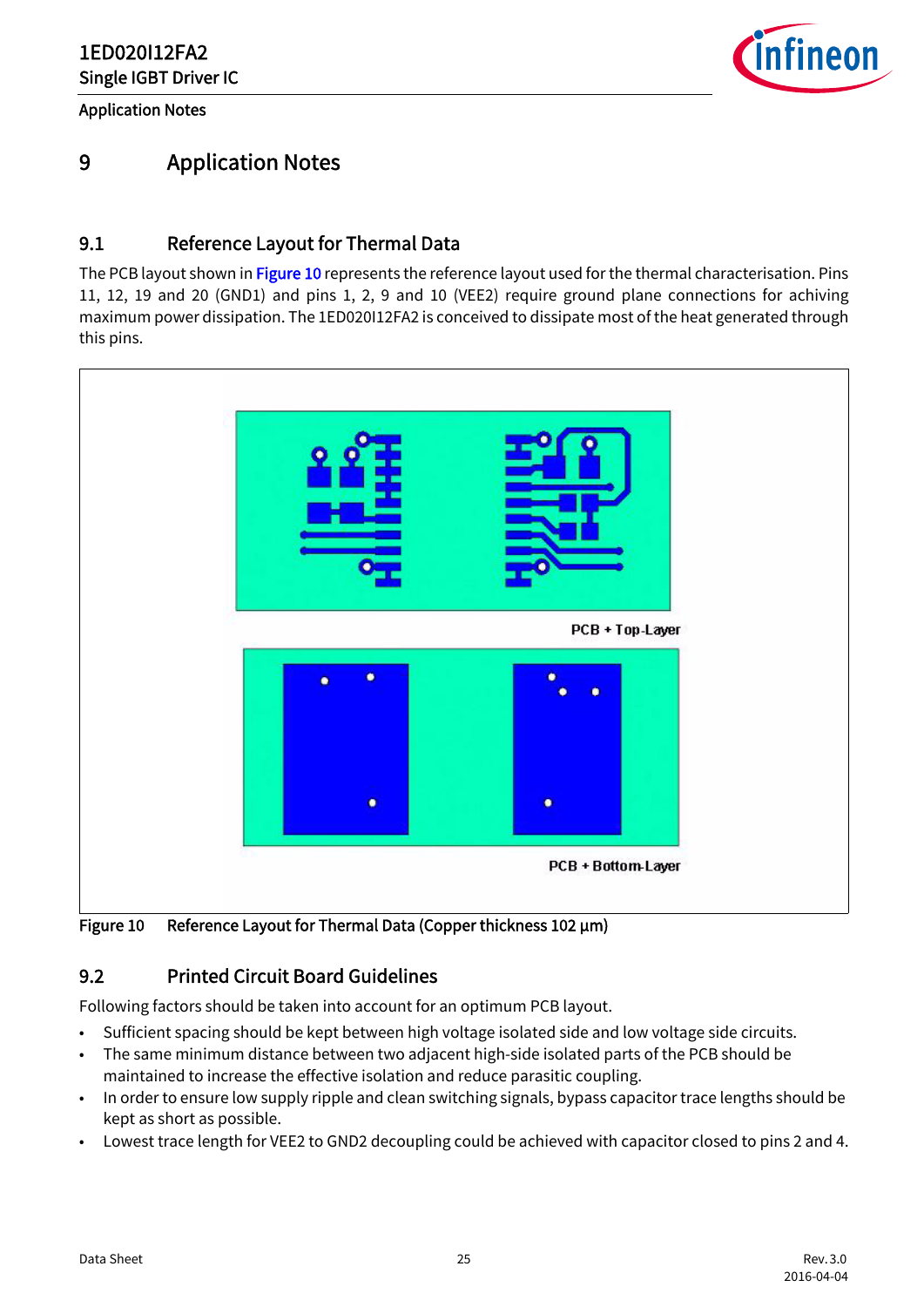![](_page_25_Picture_1.jpeg)

| <b>Revision History</b>                                                                                 |                                                          |
|---------------------------------------------------------------------------------------------------------|----------------------------------------------------------|
| Page or Item                                                                                            | Subjects (major changes since previous revision)         |
| Rev. 3.0, 2016-04-04                                                                                    |                                                          |
| All                                                                                                     | Update latest template                                   |
| <b>Figure 1</b>                                                                                         | Blockdiagram update                                      |
| Table 4, Table 5,<br>Table 6,<br>Table 7,<br>Table 8,<br>Table 9,<br>Table 10,<br>Table 11,<br>Table 12 | Table 2, Table 3, Removed Test Condition in table header |
| <b>Table 5</b>                                                                                          | Changed $V_{UVLOH1}$ into $V_{UVLOL1}$                   |
| <b>Table 2</b>                                                                                          | Symbol changed from Vmax2 to Vcc2 in Gate driver output  |